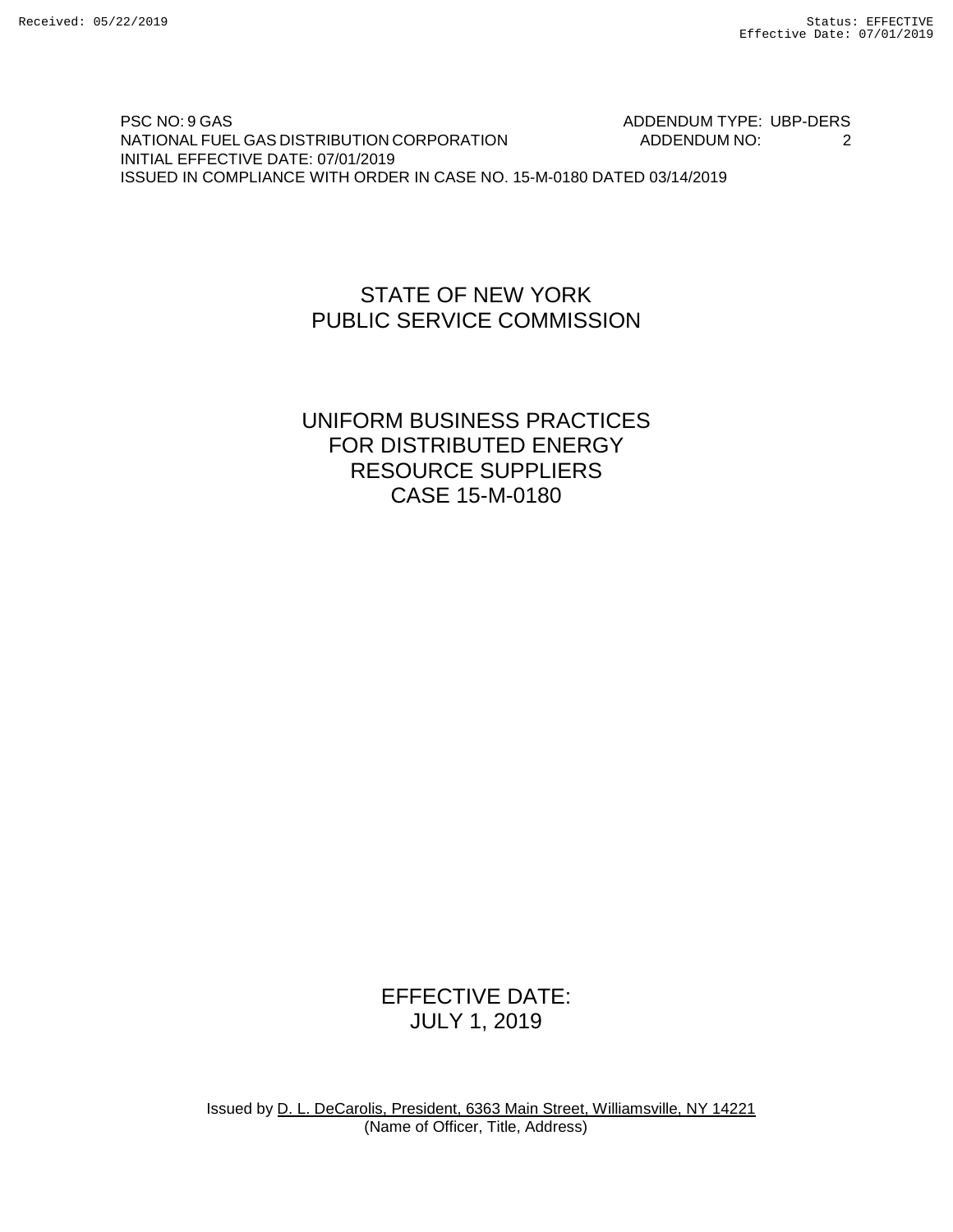#### TABLE OF CONTENTS

| SECTION 1:  |                                                                                                |
|-------------|------------------------------------------------------------------------------------------------|
| SECTION 2:  | GENERALLY APPLICABLE PROVISIONS FOR DER                                                        |
| SECTION 2A: | SALES AGREEMENTS (Generally Applicable)  6                                                     |
| SECTION 2B: | GENERAL MARKETING STANDARDS (Generally                                                         |
| SECTION 2C: | CUSTOMER DATA (Generally Applicable)  7                                                        |
| SECTION 2D: | RESPONSIBILITY FOR CONTRACTORS AND OTHER THIRD<br>PARTY AGENTS (Generally Applicable)  10      |
| SECTION 2E: | CUSTOMER INQUIRIES AND COMPLAINTS (Generally<br>Applicable)  11                                |
| SECTION 2F: | CONSEQUENCES FOR VIOLATIONS (Generally<br>Applicable)  11                                      |
| SECTION 2G: | OVERSIGHT REQUIREMENTS (Generally Applicable)                                                  |
|             |                                                                                                |
| SECTION 3:  | PROVISIONS SPECIFIC TO CDG AND ON-SITE MASS<br>MARKET DG PROVIDERS  13                         |
| SECTION 3A: | REGISTRATION REQUIREMENTS (CDG and On-Site<br>Mass Market DG Providers)  14                    |
| SECTION 3B: | ENHANCED MARKETING AND ADVERTISING STANDARDS<br>(CDG and On-Site Mass Market DG Providers)  17 |
| SECTION 3C: | MINIMUM STANDARDS FOR SALES AGREEMENTS (CDG<br>and On-Site Mass Market DG Providers)  20       |
| SECTION 3D: | STANDARD CUSTOMER DISCLOSURE STATEMENTS (CDG<br>and On-Site Mass Market DG Providers)  21      |
| SECTION 3E: | CUSTOMER INQUIRIES AND COMPLAINTS (CDG and<br>On-Site Mass Market DG Providers)  22            |
| SECTION 3F: | REPORTING REQUIREMENTS (CDG and On-Site Mass<br>Market DG Providers)  23                       |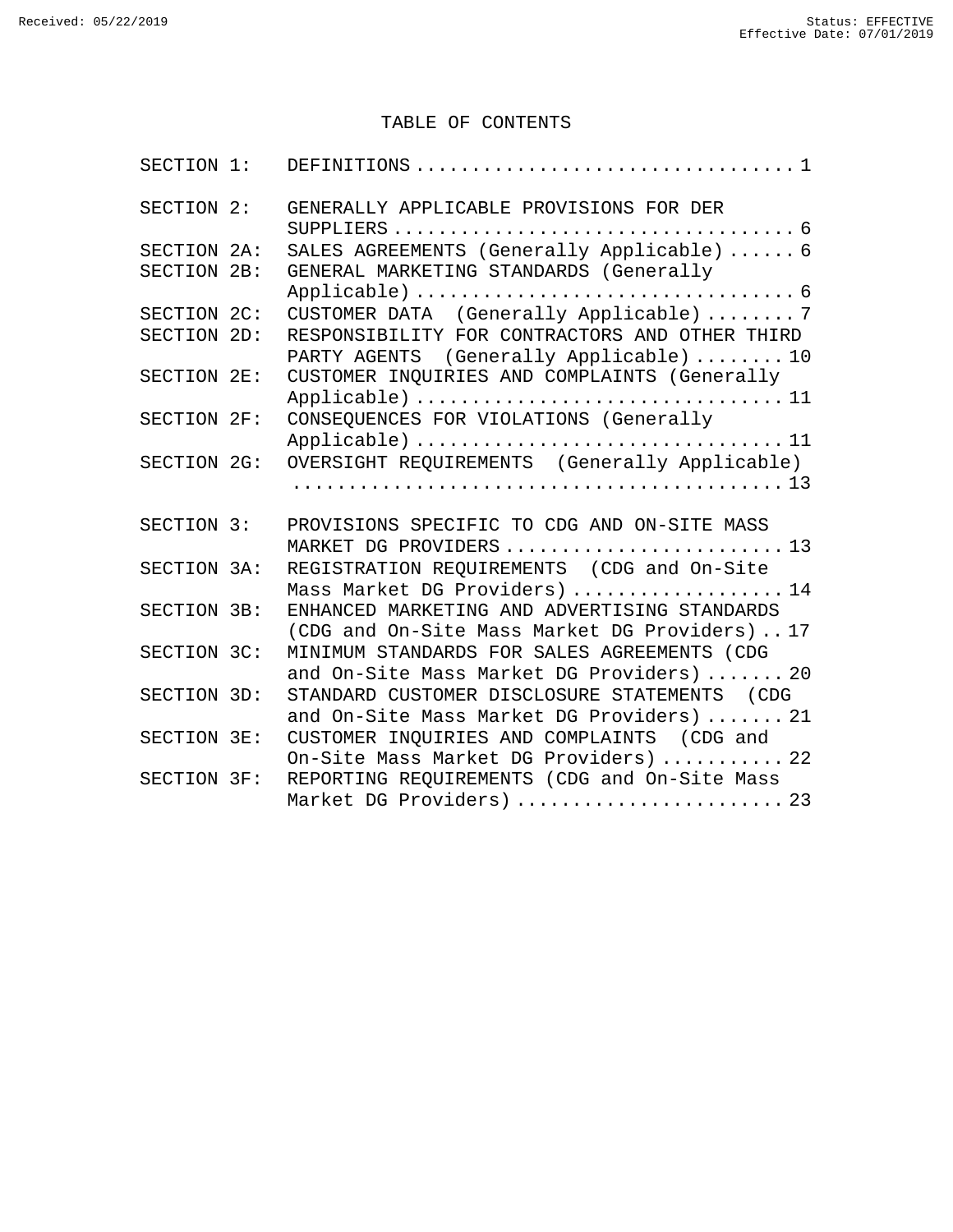#### **SECTION 1: DEFINITIONS**

<span id="page-2-0"></span>As used in these Uniform Business Practices for Distributed Energy Resource Suppliers (UBP-DERS), the following terms shall have the following meanings:

CDG Provider – An entity that is acting or planning to act as a CDG Sponsor for one or more CDG projects, or that is otherwise engaged in soliciting customers, members, or subscribers for a CDG project or CDG projects, through its own employees or agents, on its own behalf. A CDG Sponsor is the entity that organizes, owns, and/or operates a CDG project.

CDG Marketing Representative - An entity that is either a CDG Provider or an agent conducting, on behalf of the CDG Provider, any marketing activity that is designed to result in the enrollment of customers with the CDG Provider.

Commission – The New York State Public Service Commission (PSC).

Customer Inquiry – A question or request for information from a customer relating to a rate, term, or condition of service provided by a DER supplier, distribution utility, DSP, or other service provider.

Customer Service Representative (CSR) – An employee or agent of a CDG Provider responsible for responding to customer inquiries and complaints.

Department – The New York State Department of Public Service.

Distributed Energy Resources (DER) – A broad category of resources including end-use energy efficiency, demand response, distributed storage, and distributed generation.

Distributed Energy Resource (DER) Supplier – A supplier of one or more DERs that participates in a Commissionauthorized and/or utility or DSP-operated program or market. Suppliers may choose to provide DERs as standalone products or services, or may choose to bundle them with energy commodity. CDG Providers and On-Site Mass Market DG Providers are included within the definition of DER suppliers. Entities which sell both DERs and energy commodity are both DER suppliers and ESCOs.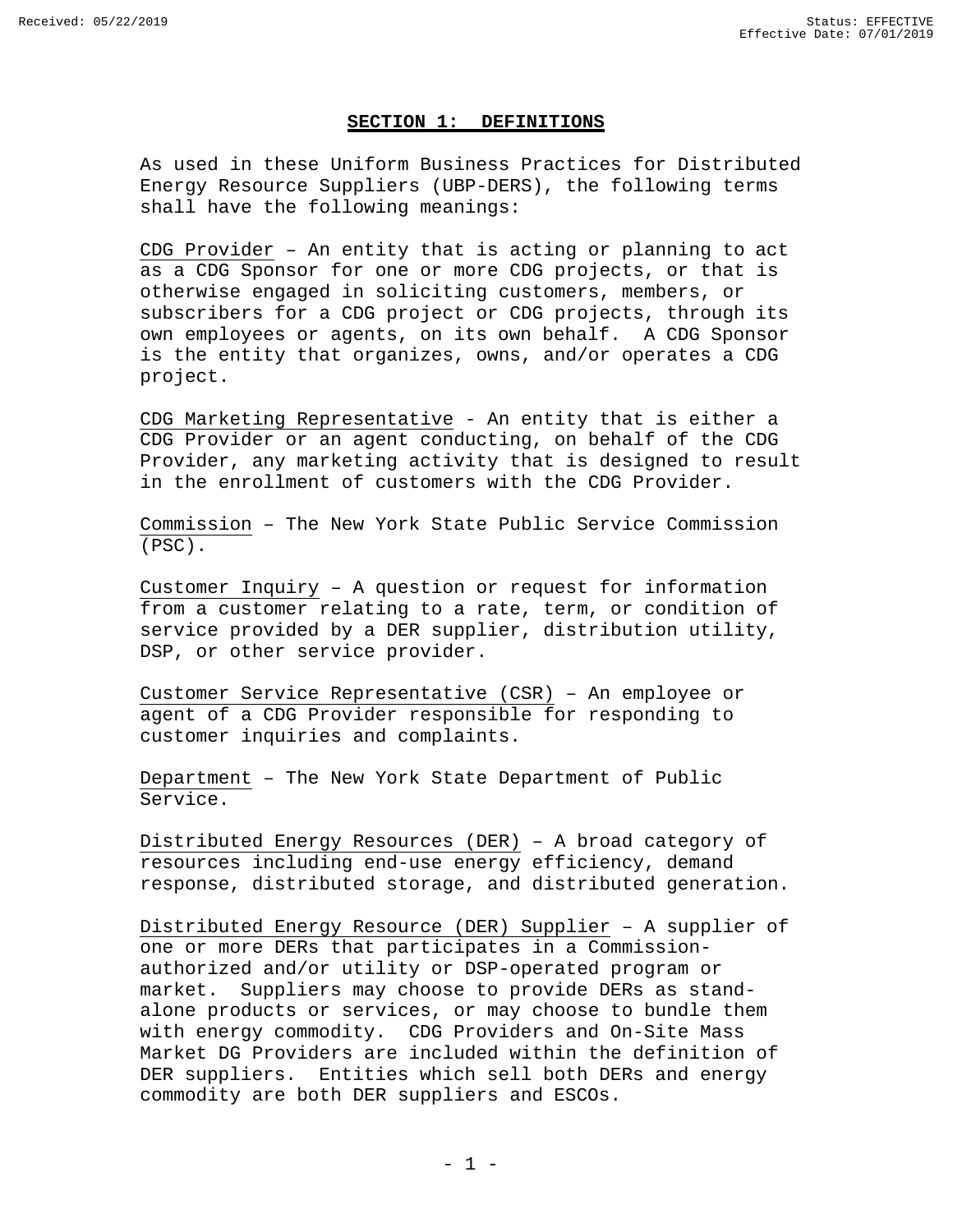Distributed Energy Resource (DER) Supplier Marketing Representative – An entity that is either the DER supplier or an agent conducting, on behalf of the DER supplier, any marketing activity that is designed to enroll customers with the DER supplier. CDG Marketing Representatives and On-Site Mass Market DG Marketing Representatives are also a DER Supplier Marketing Representatives.

Distributed System Platform (DSP) – The DSP is an intelligent network platform that will provide safe, reliable and efficient electric services by integrating diverse resources to meet customers' and society's evolving needs. The DSP fosters broad market activity that monetizes system and social values, by enabling active customer and third party engagement that is aligned with the wholesale market and bulk power system.

Distribution Utility – A gas or electric corporation within the Commission's jurisdiction owning, operating or managing electric or gas facilities for the purpose of distributing gas or electricity to end-users.

Distribution Utility Customer Account Number – A number used by a distribution utility to identify the account of a utility customer.

Distribution Utility Tariff – A schedule of rates, terms and conditions of services provided by a distribution utility.

Electronic Data Interchange (EDI) – The computer-tocomputer exchange of routine information in a standard format using established data processing protocols. transactions are used in retail access programs to switch customers from one supplier to another or to exchange customers' history, usage or billing data between a distribution utility or Meter Data Service Provider and an ESCO. Transaction set standards, processing protocols, and test plans are authorized in orders issued by the Public Service Commission in Case 98-M-0667, In the Matter of Electronic Data Interchange, and available on the Department of Public Service website at: [http://documents.dps.ny.gov/public/MatterManagement/CaseMas](http://documents.dps.ny.gov/public/MatterManagement/CaseMaster.aspx?MatterCaseNo=98-m-0667&submit=Search%2Bby%2BCase%2BNumber) [ter.aspx?MatterCaseNo=98-m-](http://documents.dps.ny.gov/public/MatterManagement/CaseMaster.aspx?MatterCaseNo=98-m-0667&submit=Search%2Bby%2BCase%2BNumber)[0667&submit=Search+by+Case+Number.](http://documents.dps.ny.gov/public/MatterManagement/CaseMaster.aspx?MatterCaseNo=98-m-0667&submit=Search%2Bby%2BCase%2BNumber)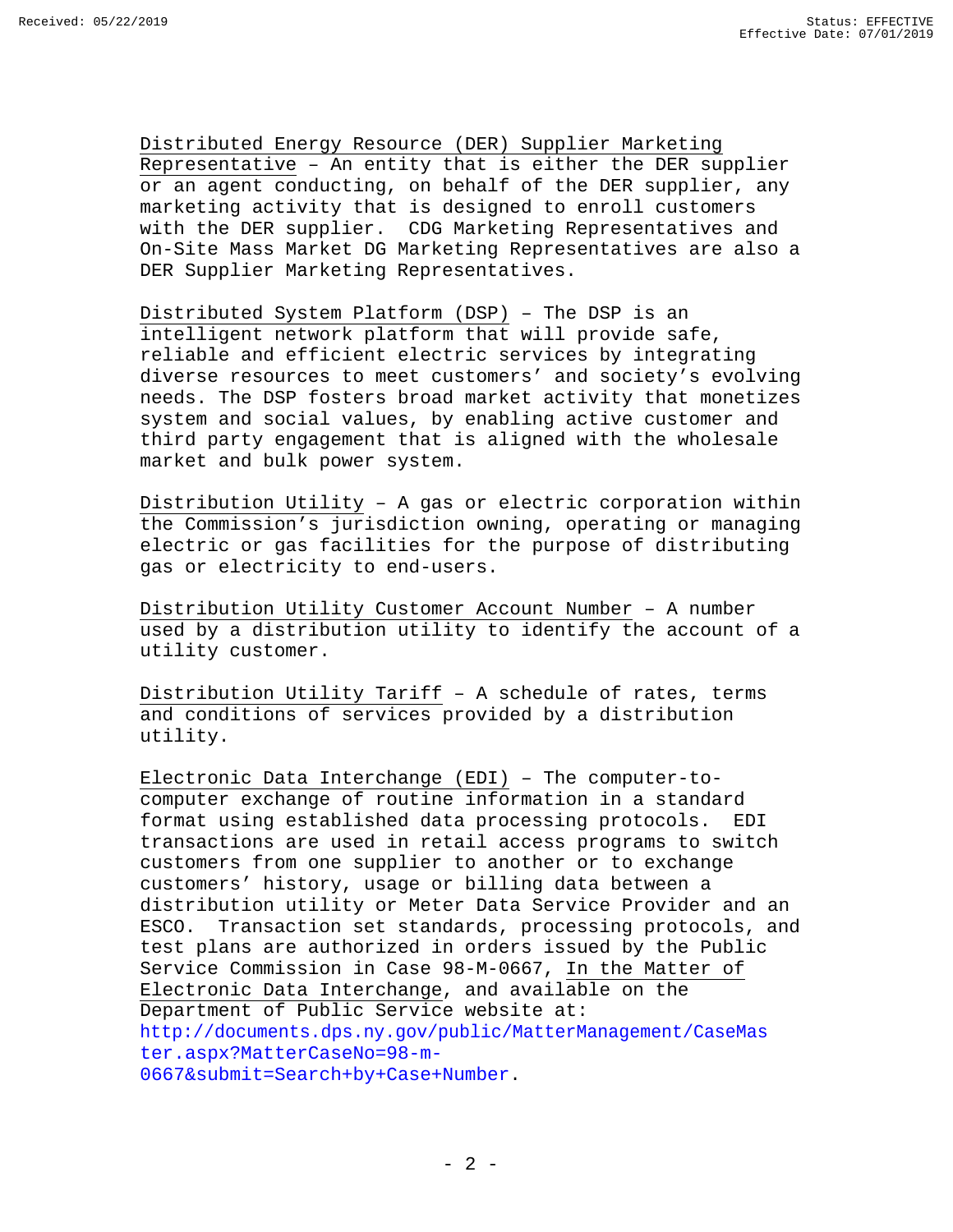Energy Services Company (ESCO) – An entity eligible to sell electricity and/or natural gas to end-use customers using the transmission or distribution system of a utility. ESCOs may perform other retail service functions.

Interval Data – Actual energy usage for a specific time interval for a specific period recorded by a meter or other measurement device.

Large Customer – A customer that is within a distribution electric utility's non-residential demand-based or mandatory hourly pricing (MHP) service classification. Where a DER supplier or DER supplier marketing representative does not have sufficient information to determine whether a customer is a mass market or a large customer, that customer should be treated as a mass market customer unless and until the DER supplier or DER supplier marketing representative acquires sufficient information and determines that the customer is a large customer.

Load Profile – Actual or estimated customer energy usage by interval over a period representing usage for a customer or average usage for a customer class.

Mass Market Customer – A customer that is within a distribution electric utility's residential or small commercial service class and is not billed based on peak demand. Where a DER supplier or DER supplier marketing representative does not have sufficient information to determine whether a customer is a mass market or a large customer, that customer should be treated as a mass market customer unless and until the DER supplier or DER supplier marketing representative acquires sufficient information and determines that the customer is a large customer.

Marketing – The publication, dissemination or distribution of informational or advertising materials regarding a DER supplier's services and products to the public by print, broadcast, electronic media, direct mail or by telecommunication.

Meter – A device that measures the units of electric or natural gas service supplied to consumers.

New York State Independent System Operator (NYISO) – An independent management organization, authorized by the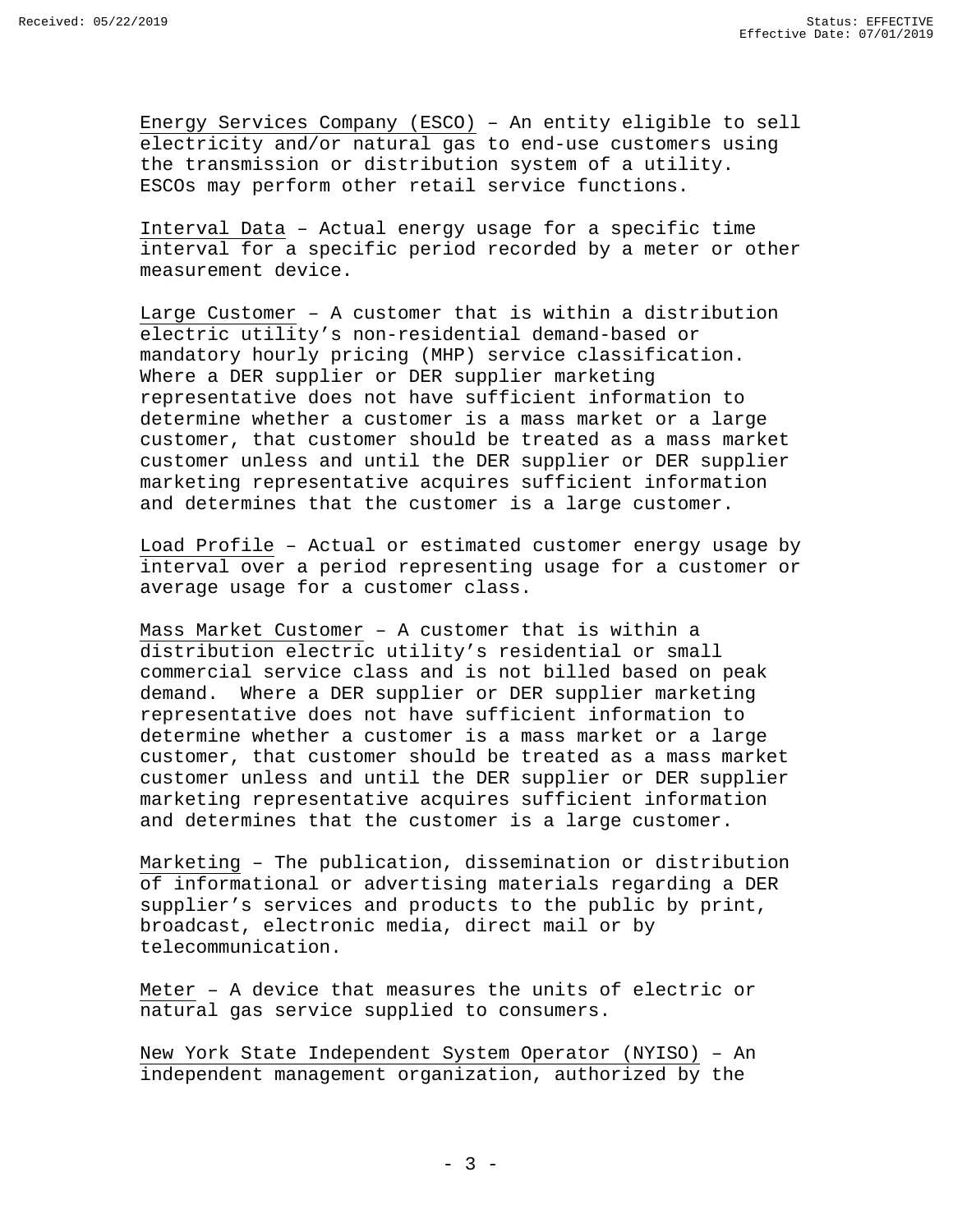Federal Energy Regulatory Commission, operating the bulk electric transmission system and wholesale electric market.

Office of Consumer Services (OCS) – Office within the Department of Public Service that receives consumer complaints and makes determinations concerning customer complaints. OCS identifies the exiting Office or its successor in the event that the Office name is changed.

On-Site Mass Market DG Provider – An entity that is engaged in soliciting mass market customers for a project or service that involves the installation of distributed generation equipment, such as solar panels, on the property of those mass market customers, through its own employees or contractors, on its own behalf rather than as a contractor.

On-Site Mass Market DG Marketing Representative - An entity that is either an On-Site Mass Market DG Provider or an agent conducting, on behalf of the Provider, any marketing activity that is designed to result in the enrollment of customers with the Provider.

Plain Language – Clear and coherent language using words with common and everyday meanings and avoiding legal or energy industry terms, acronyms and abbreviations that a person of ordinary circumstances should not be expected to understand. If the use of a technical term is necessary, the term must be clearly defined in the portion of the text where it is used.

Residential Customer – A person receiving commodity supply at a premises used as a residence as defined in 16 NYCRR Part 11.2(a)(2).

Sales Agreement – An agreement between a customer and a DER supplier that contains the terms and conditions governing the provision of products and services by a DER supplier. The agreement may be a written contract signed by the customer or a statement supporting a customer's verifiable verbal or electronic authorization to enter into an agreement with the DER supplier for the products and services specified.

Termination Fee – A fee specified in a DER supplier sales agreement that may be charged to a customer for terminating the sales agreement before the end of the term described in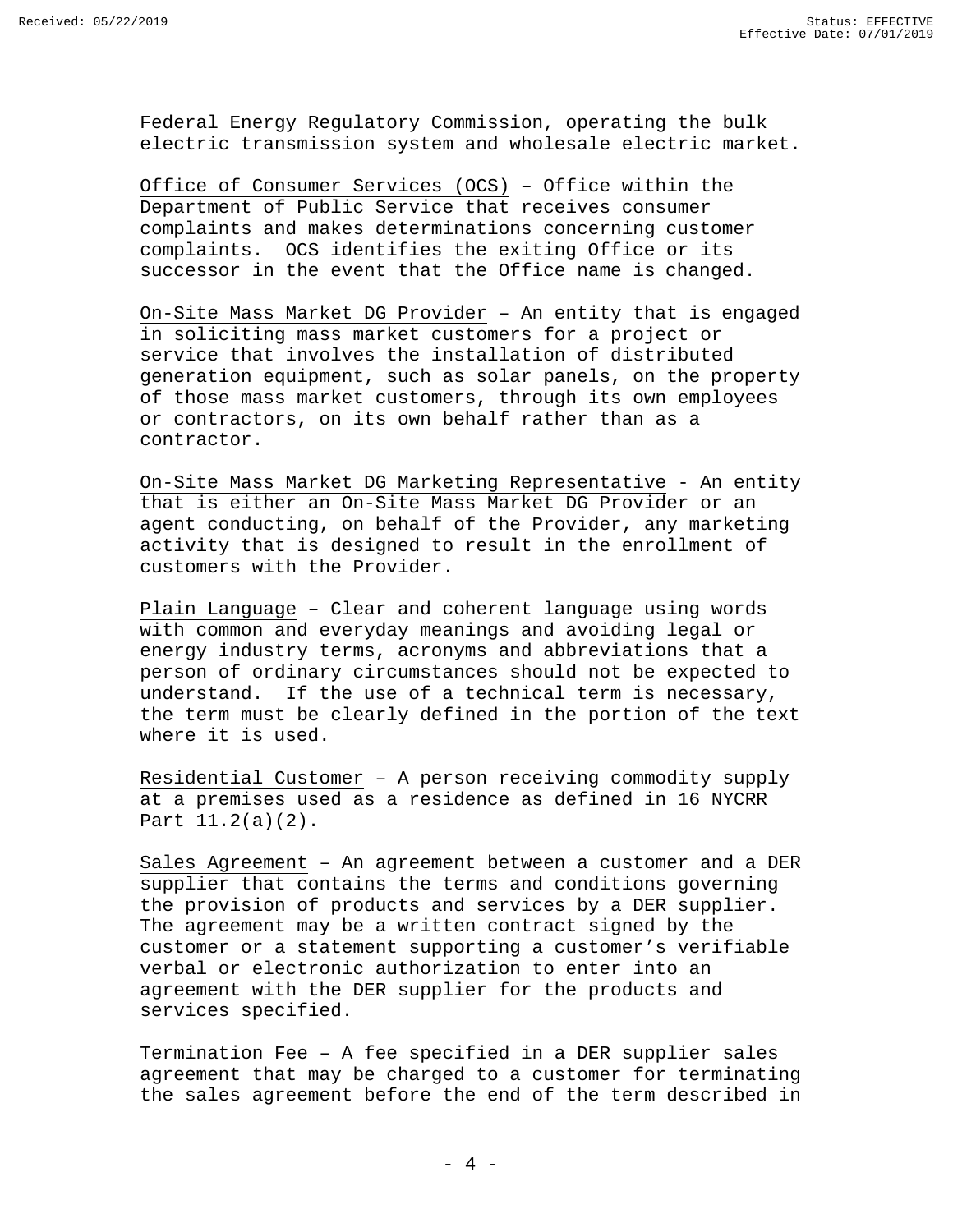that agreement, regardless of whether the assessed amount is identified as a fee, a charge, liquidated damages or a methodology for the calculation of damages, and regardless of whether it is fixed, scaled or subject to calculation based on market factors.

Utility Dynamic Load Management Program – A program designed to reduce load in periods or places of high demand, including but not limited to peak shaving programs, local distribution reliability programs to address local reliability needs, and direct load control programs. These programs are further described in Case 14-E-0423 et al., Order Adopting Dynamic Load Management Filings with Modifications, issued June 18, 2015.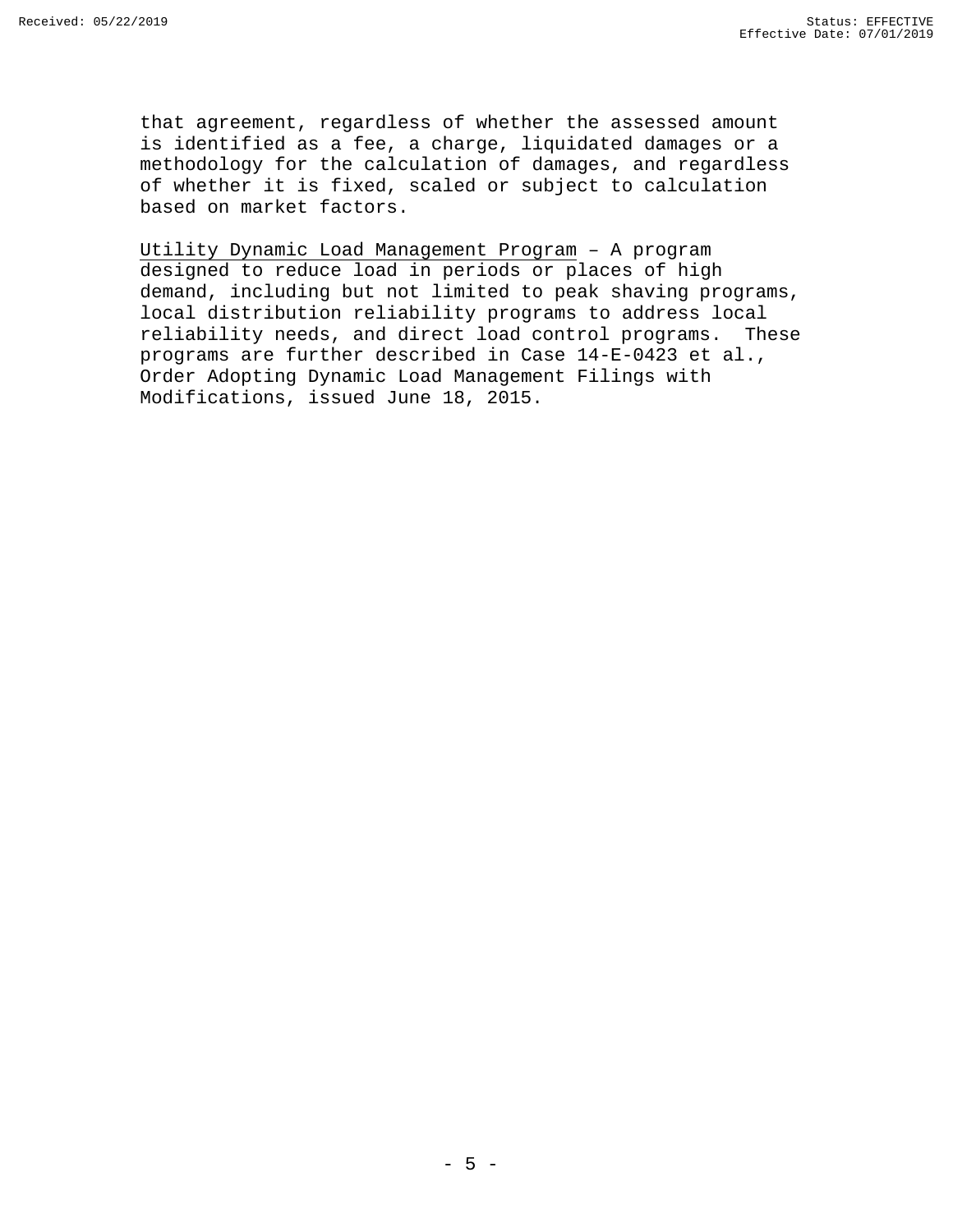#### **SECTION 2: GENERALLY APPLICABLE PROVISIONS FOR DER SUPPLIERS**

<span id="page-7-0"></span>Applicability. The provisions of these sections apply to all DER suppliers that participate in a Commission-authorized and/or utility or DSP-operated program or market with respect to transactions between the DER supplier and the customer of a distribution utility in New York state, excluding the Long<br>Island Power Authority and its utility contractor. These Island Power Authority and its utility contractor. provisions are designed to ensure that accurate information is provided to customers and will require minimal or no changes to existing DER supplier business practices.

#### **SECTION 2A: SALES AGREEMENTS (Generally Applicable)**

- <span id="page-7-1"></span>A. A DER supplier shall obtain a customer's consent to a sales agreement prior to billing a customer or enrolling a customer in a DSP, utility, NYSERDA, Commission, or Department-run or authorized program.
	- 1. The sales agreement may be a written contract signed by the customer or the customer's verbal or electronic authorization to enter into an agreement with the DER supplier for the products and services specified.
	- 2. A DER supplier entering into a sales agreement for a large or ongoing transaction shall retain the sales agreement and record of customer consent for at least two years or the length of the agreement, whichever is longer.
		- a. A large transaction is any transaction in which a customer makes a payment to a DER supplier of \$500 or more.
		- b. An ongoing transaction is any transaction which, regardless of the size of the transaction, either (a) results in the DER supplier billing the customer for a period of three or more months or (b) results in the DER supplier enrolling the customer in a program through which the customer or the DER supplier will receive compensation, including bill credits, for a period of three or more months.

#### **SECTION 2B: GENERAL MARKETING STANDARDS (Generally Applicable)**

<span id="page-7-2"></span>A. DER supplier shall:

- 1. Not engage in misleading or deceptive conduct as defined by state or federal law, or by Commission rule, regulation, or Order;
- 2. Not make false or misleading representations including misrepresenting rates or savings offered by the DER supplier;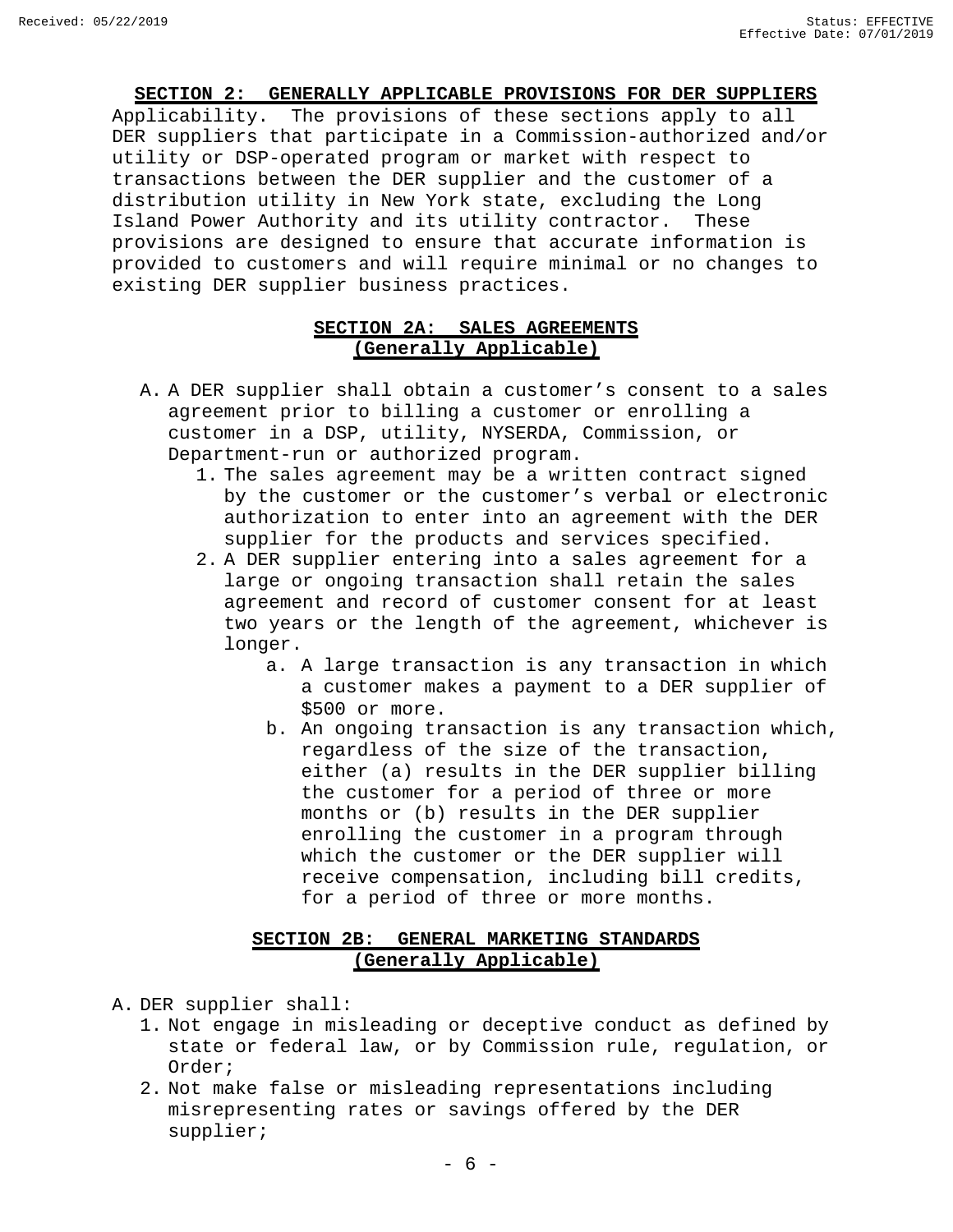- 3. Provide a mass market customer upon request with written information regarding the DER supplier and its products or services or with a website address at which information can be obtained;
- 4. Use reasonable efforts to provide accurate and timely information about services and products. Such information will include information about rates, contract terms, termination fees and right of cancellation;
- 5. Ensure that any product or service offering that is made by a DER supplier in a transaction with a mass market customer contains information written in plain language that is<br>designed to be understood by the customer. This shall designed to be understood by the customer. include providing any written information to the customer in a language in which the DER supplier representative has substantive discussions with the customer or in which a contract is negotiated;
- 6. Comply with local laws and regulations regarding door-todoor marketing;
- 7. Comply with the state and federal laws regarding telemarketing, including the Do-Not-Call law;
- 8. Cooperate with the Department and PSC regarding the practices prescribed by these UBP-DERS and with other regulatory entities, including law enforcement, in investigations concerning deceptive marketing practices.

#### **SECTION 2C: CUSTOMER DATA (Generally Applicable)**

- <span id="page-8-0"></span>A. Applicability. This Section establishes practices for release and protection of customer information by distribution utilities or DSPs to DER suppliers using EDI. It also identifies the content of information sets transmitted using EDI standards. The distribution utility or DSP and a DER supplier shall use standards, systems, and protocols developed for these purposes for transmittal of customer information. This section does not impose any obligations on DER suppliers that do not request or receive data using EDI.
- B. Customer Authorization Process. The distribution utility or DSP shall provide information about a specific customer requested by an EDI-eligible DER supplier authorized by the customer to receive the information.
	- 1. In obtaining customer authorization, a DER supplier shall inform the customer of the types of information to be obtained, to whom it will be given, how it will be used, and how long the authorizations will be valid. The authorization is valid for no longer than six months unless the sales agreement provides for a longer time.
	- 2. A distribution utility or DSP shall assume that a DER supplier obtained proper customer authorization if the DER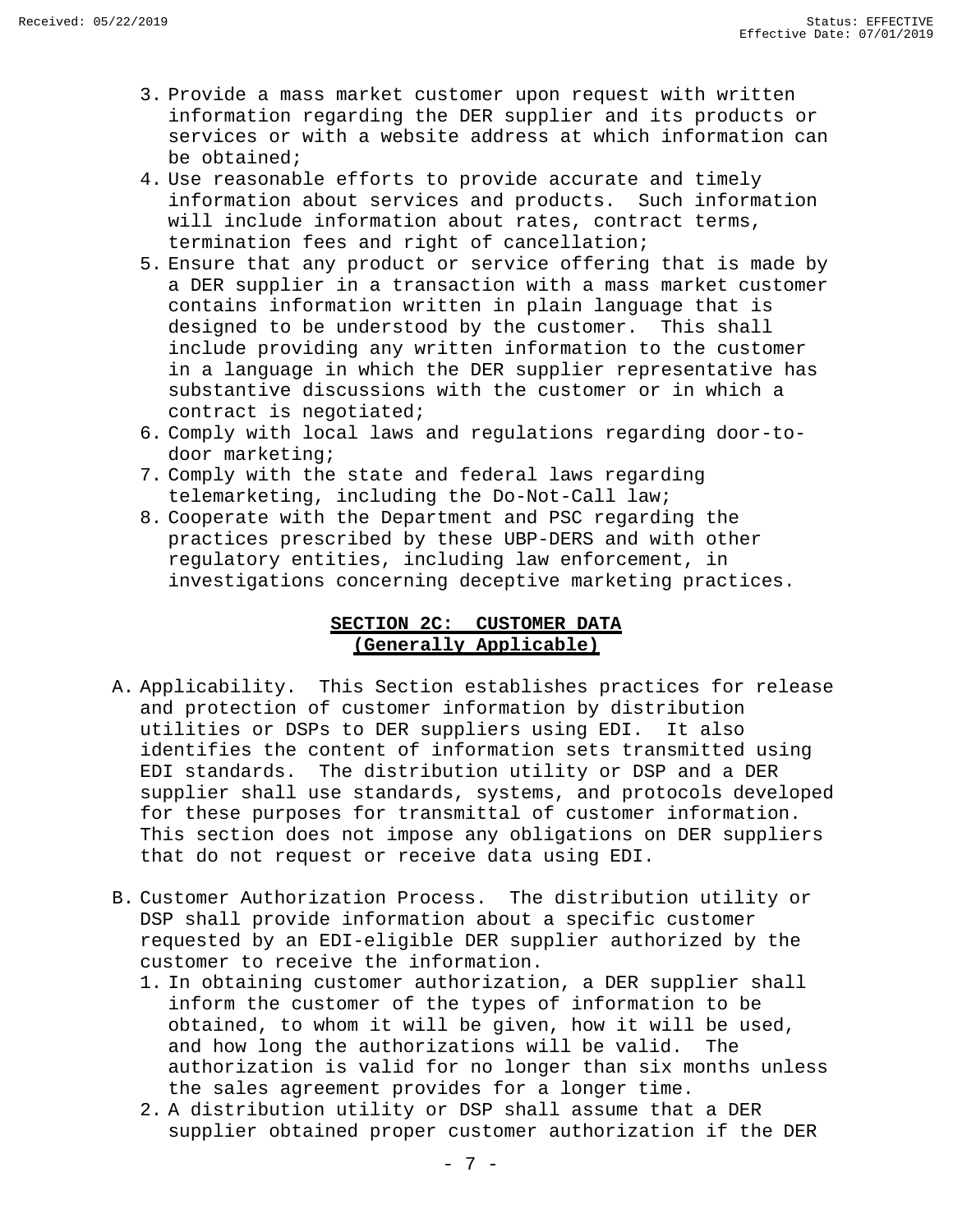supplier submits a valid information request, as defined in EDI rules.

- 3. A DER supplier shall retain, for a minimum of two years or for the length of the sales agreement, whichever is longer, verifiable proof, including but not limited to a recording or signed writing, of authorization for each customer. Verification records shall be provided by a DER supplier, upon request of the Department, within five calendar days after a request is made. Locations for storage of the records shall be at the discretion of the DER supplier.
- 4. Upon request by a customer, a distribution utility or DSP shall block access by DER suppliers to information about the customer.
- 5. A DER supplier and its agent shall comply with statutory and regulatory requirements pertaining to applicable state and federal do-not-call registries.
- C. Customer Information Provided to DER suppliers
	- 1. Release of Information. The distribution utility or MDSP shall respond within two business days to valid requests for information as established in EDI transaction standards and within five business days to requests for data and information for which an EDI transaction standard is not available. The distribution utility or MDSP shall provide the reason for rejection of any valid information request.
	- 2. Customer Contact Information Set. The distribution utility or DSP, to the extent it possesses the information, shall provide, upon a DER supplier request, consumption history for an electric account and consumption history and/or<sup>1</sup> a gas profile for a gas account.
		- a. Consumption history<sup>2</sup> for an electric account shall include:
			- 1. Customer's service address;
			- 2. Electric account number;
			- 3. Sales tax district used by the distribution utility and whether the utility identifies the customer as tax exempt;
			- 4. Rate service class and subclass or rider by account and by meter, where applicable;
			- 5. Electric load profile reference category or code, if not based on service class, whether the customer's account is settled with the NYISO utilizing an actual 'hourly' or a 'class shape' methodology, or Installed

<span id="page-9-0"></span><sup>&</sup>lt;sup>1</sup> If a distribution utility or DSP offers a gas profile and consumption history, a DER supplier may choose either option. A distribution utility or DSP shall make available, upon request, class average load profiles for electric customers.

<span id="page-9-1"></span> $2$  A distribution utility, in addition to EDI transmittal, may provide web-based access to customer history information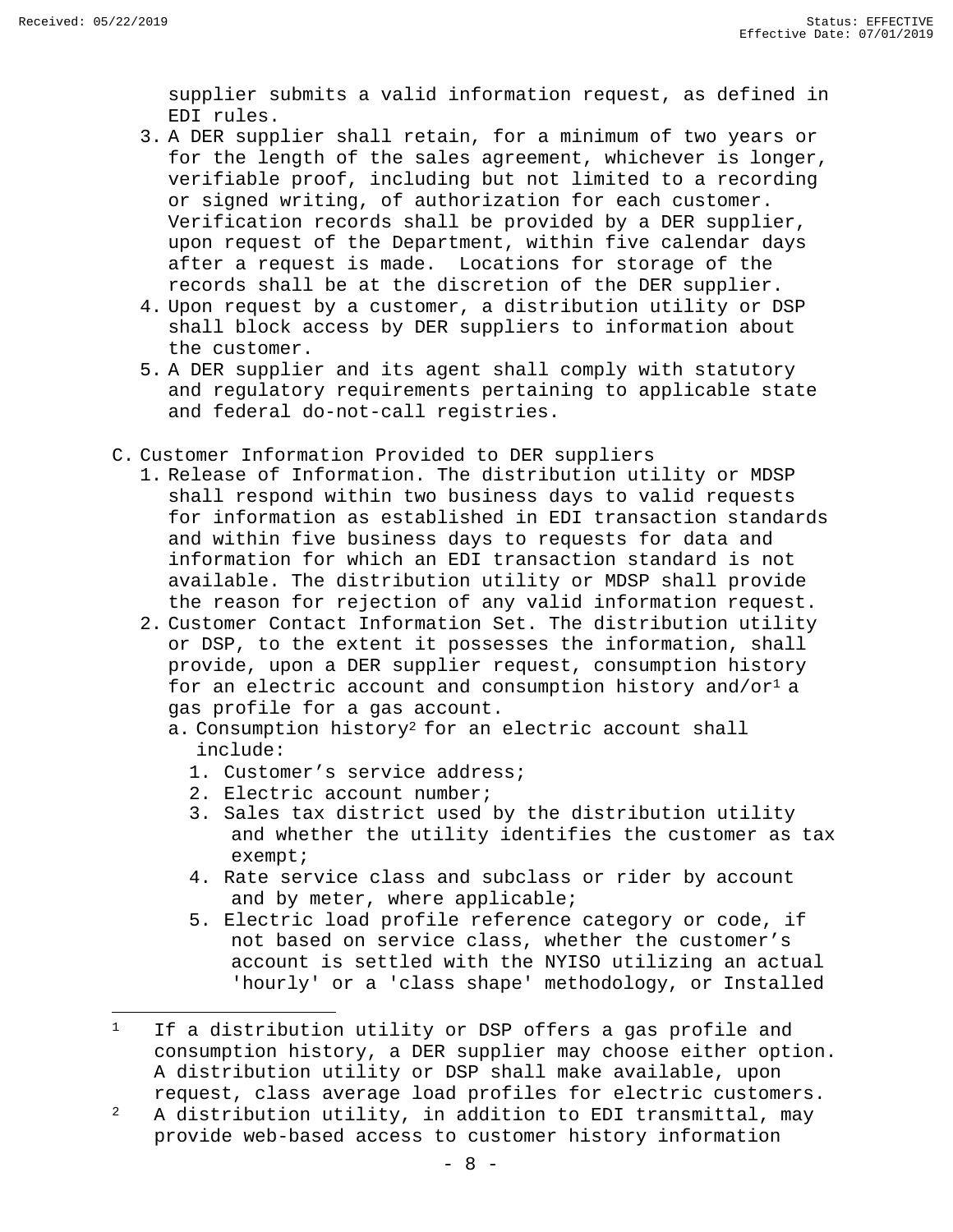Capacity (ICAP) tag, which indicates the customer's peak electricity demand;

- 6. Customer's number of meters and meter numbers;
- 7. Whether the customer receives any special delivery or commodity "first through the meter" incentives, or incentives from the New York Power Authority;
- 8. The customer's Standard Industrial Classification (SIC) code;
- 9. Usage type (e.g., kWh), reporting period, and type of consumption (actual, estimated, or billed);
- 10.Whether the customer's commodity service is currently provided by the utility;
- 11.12 months, or the life of the account, whichever is less, of customer data and, upon separate request, an additional 12 months, or the life of the account, whichever is less, of customer data, and, where applicable, demand information[;3 i](#page-10-0)f the customer has more than one meter associated with an account, the distribution utility or DSP shall provide the applicable information, if available, for each meter; and
- 12.Electronic interval data in summary form (billing determinants aggregated in the rating periods under a distribution utility's tariffs), and if requested in detail, an acceptable alternative format.
- b. A gas profile for a gas account shall include:
	- 1. Customer's service address;
	- 2. Gas account number;
	- Customer's number of meters and meter numbers;
	- Sales tax district used by the distribution utility for billing and whether the utility identifies the customer as tax exempt;
	- The customer's Standard Industrial Classification (SIC) code;
	- Whether the customer's commodity service is currently provided by the utility;
	- Rate service class and subclass or rider, by account and by meter, where applicable;

Date of gas profile; and,

Weather normalization forecast of the customer's gas consumption for the most recent 12 months or life of the account, whichever is less, and the factors used to develop the forecast.

<span id="page-10-0"></span><sup>&</sup>lt;sup>3</sup> A distribution utility may provide data for a standard 24 months or life of the account, whichever is less, as part of its Customer Contact Information Set.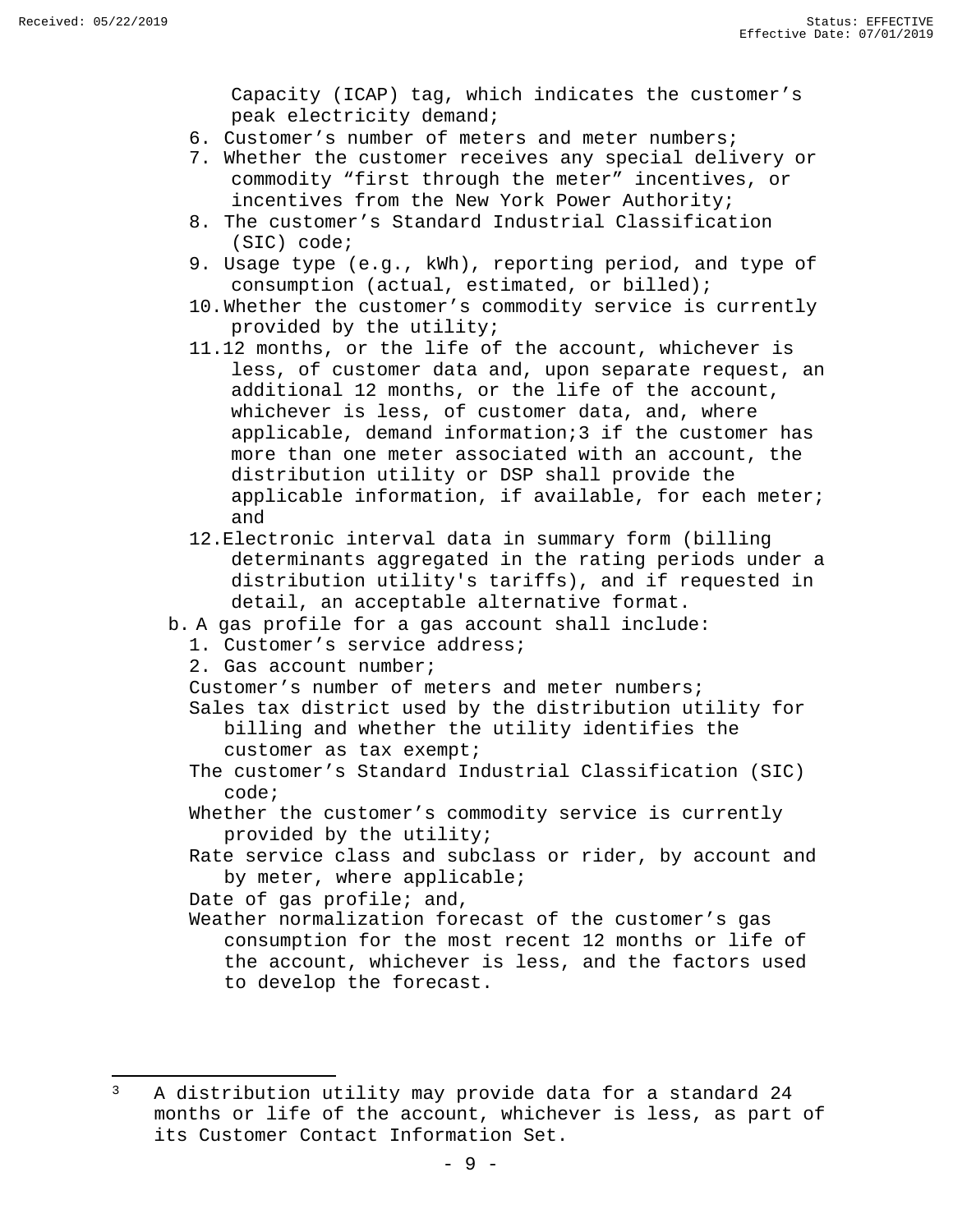- D. Charges for Customer Data. No distribution utility or DSP shall impose charges upon DER suppliers for provision of the information described in this Section through EDI.
- E. Unauthorized Information Release. A DER supplier, its employees, agents, and designees, is prohibited from selling, disclosing or providing any customer information obtained from a distribution utility or DSP, in accordance with this Section, to others, including their affiliates, unless such sale, disclosure or provision is required to facilitate or maintain service to the customer or is specifically authorized by the customer or required by legal authority. If such authorization is requested from the customer, the DER supplier shall, prior to authorization, describe to the customer the information it intends to release and the recipient of the information.
- F. NIST Cybersecurity Framework. DER suppliers that obtain customer information from the distribution utility or DSP must have processes and procedures in place regarding cybersecurity consistent with the National Institute of Standards and Technology Cybersecurity Framework.
- G. Data Security. DER suppliers that obtain customer information from the distribution utility or DSP must comply with any data security requirements imposed by that utility or by Commission rules on ESCOs and/or any data security requirements associated with EDI eligibility.

#### <span id="page-11-0"></span>**SECTION 2D: RESPONSIBILITY FOR CONTRACTORS AND OTHER THIRD PARTY AGENTS (Generally Applicable)**

- A. If a DER supplier enlists a third party to assist them in marketing, data collection or analysis, billing, or any other activity, that DER supplier is responsible for making commercially reasonable efforts to ensure that the third party's activities conform with the relevant regulations and requirements.
- B. The provisions of the preceding subsection also apply when a DER supplier purchases a list of potential customers or similar information from a third party that assembled that list through its own advertising. In such cases, the DER supplier purchasing the list is responsible for making reasonable efforts to ensure that the list was not assembled through deceptive marketing.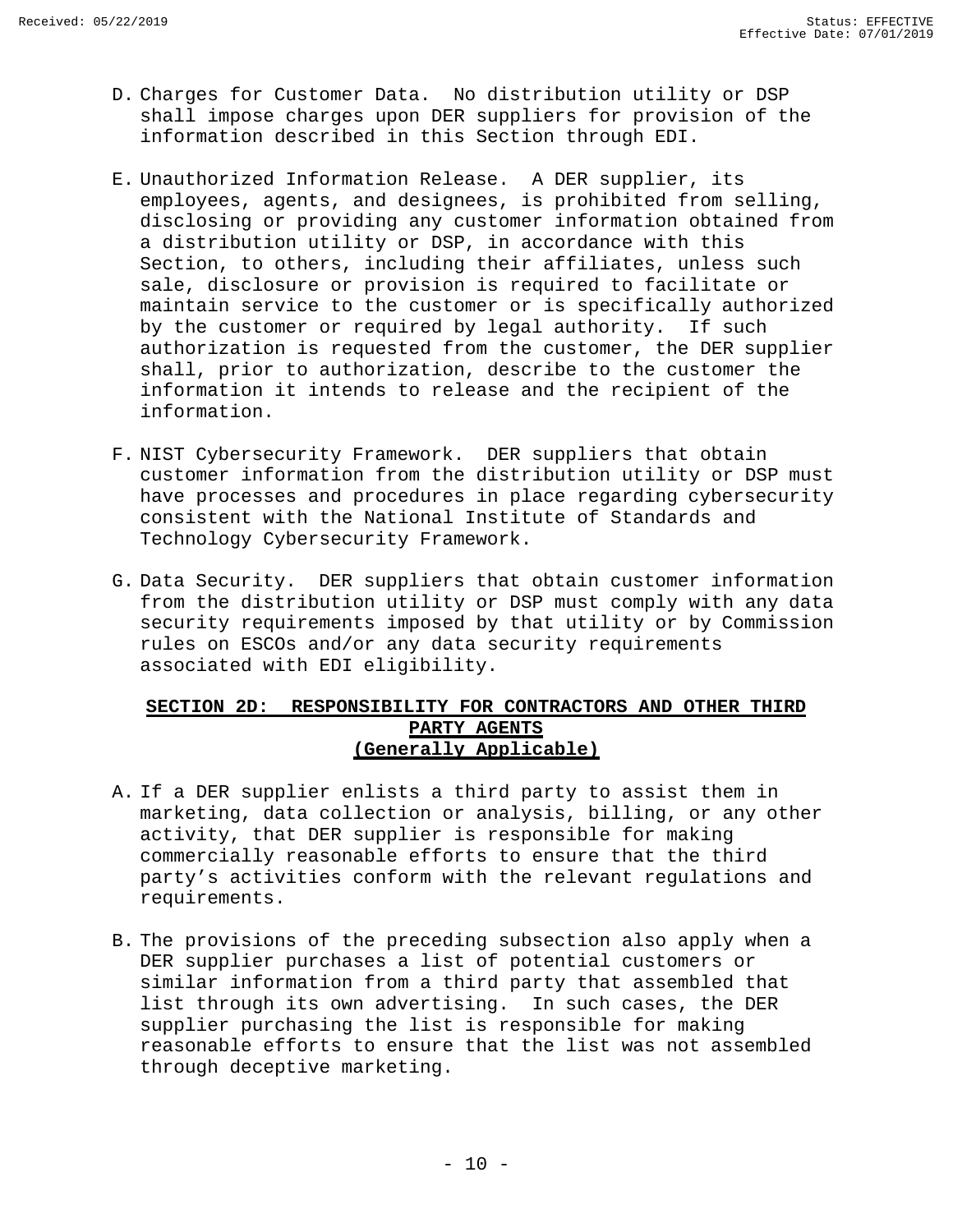#### **SECTION 2E: CUSTOMER INQUIRIES AND COMPLAINTS (Generally Applicable)**

- <span id="page-12-0"></span>A. Department Staff will accept inquiries and complaints related to DER suppliers and will make efforts to investigate and resolve those complaints and, if necessary, bring those complaints to the Commission for consideration.
- B. For customers of large or ongoing transactions, as defined in Section 2A.A.2, DER suppliers must retain summary complaint records for at least two years from the date of the transaction or for the length of the agreement, whichever is longer.

#### **SECTION 2F: CONSEQUENCES FOR VIOLATIONS (Generally Applicable)**

- <span id="page-12-1"></span>A. A DER supplier may be held responsible for actions by its officers, its employees, and contractors or other third-party<br>agents acting on its behalf or under its direction. In agents acting on its behalf or under its direction. addition, a DER supplier purchasing a customer list or similar information or services from a third-party marketer is responsible for making reasonable efforts to ensure that the list was not assembled in a manner inconsistent with the UBP-DERS.
- B. A DER supplier may be subject to the consequences listed in UBP-DERS Section 2F.C.2. for reasons, including, but not limited to:
	- 1. False or misleading information in the registration package required of CDG and On-Site Mass Market DG Providers;
	- 2. Failure to adhere to the policies and procedures described in its sales agreement;
	- 3. Enrolling a customer in a DSP, utility, NYSERDA, Commission, or Department-run or authorized program or billing a customer without obtaining that customer's consent through a sales agreement or similar method;
	- 4. Failure to comply with required customer protections;
	- 5. Failure to comply with relevant reporting requirements or Department oversight requirements;
	- 6. Failure to provide notice to the Department of any material changes in the information contained in the Registration Form or registration package, if required;
	- 7. Failure to comply with the UBP-DERS;
	- 8. Failure to comply with procedures, protocols or practices for communicating with distribution utilities or DSPs as required by the Commission;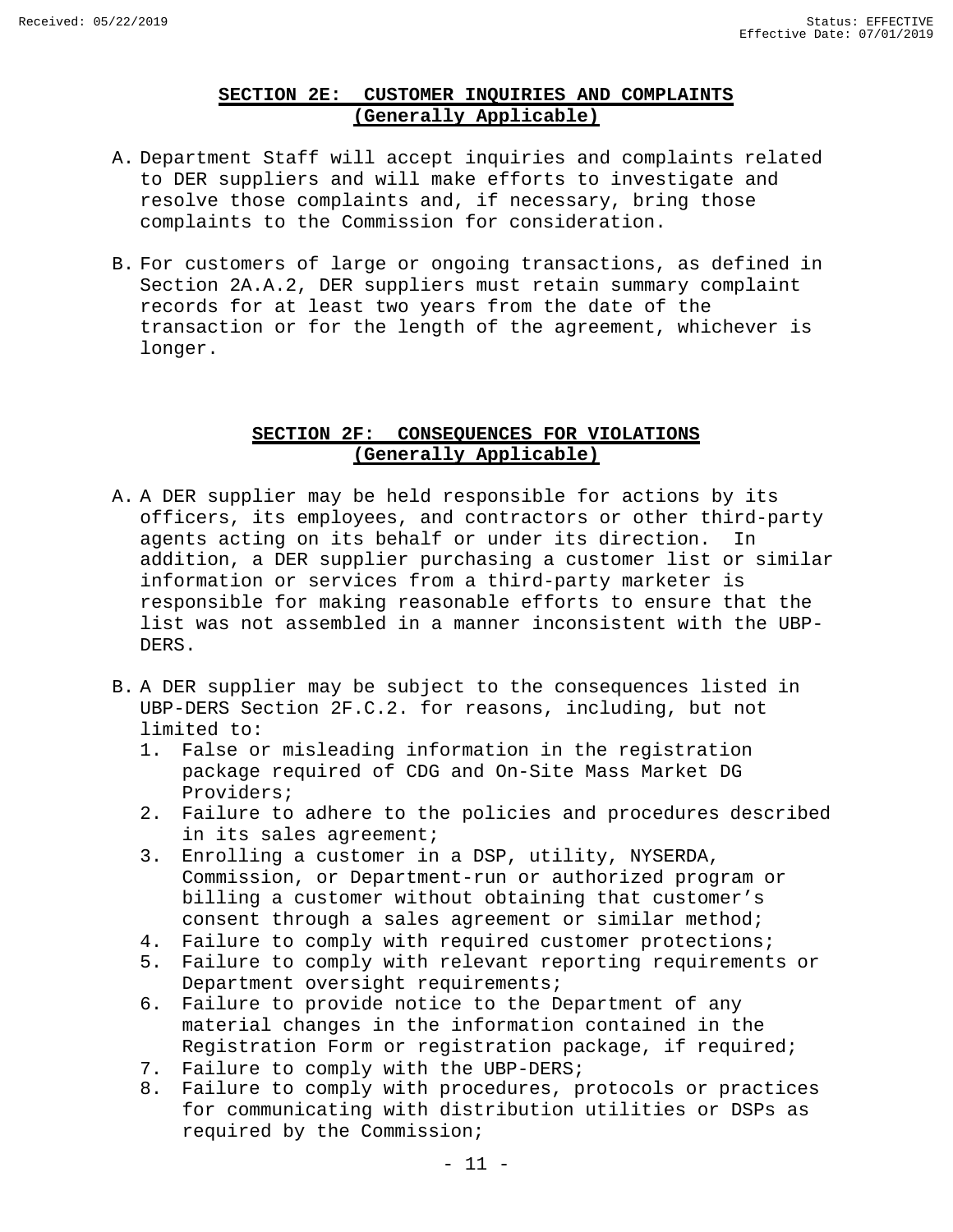- 9. Failure to comply with other Commission Orders, Rules or Regulations; or
- 10. A material pattern of consumer complaints on matters within the DER supplier's control.
- C. In determining the appropriate consequence for a failure or non-compliance in one or more of the categories set forth in UBP-DERS Section 2F.B., the Commission or Department may take into account the nature, the circumstances, including the scope of harm to individual customers, and the gravity of the failure or non-compliance, as well as the DER supplier's history of previous violations and whether the DER supplier has taken any actions or made any commitment to remediate any harm caused by the violation.
	- 1. The Commission or Department shall:
		- a. Either (a) notify the DER supplier in writing of its failure to comply and request that the DER supplier take appropriate corrective action or provide remedies within the directed cure period, which will be based on a reasonable amount of time given the nature of the issue to be cured; or (b) order that the DER supplier show cause why a consequence should not be imposed.
		- b. The Commission may impose the consequences listed in subparagraph b of this paragraph if (a) the DER supplier fails to take corrective actions or provide remedies within the cure period; or (b) the Commission determines that the incident or incidents of non-compliance are substantiated and the consequence is appropriate.
		- c. Consequences shall not be imposed until after the DER supplier is provided notice and an opportunity to respond.
		- d. The notice of consequences imposed by the Commission will be published on the Department's website.
	- 2. Consequences for non-compliance in one or more of the categories set forth in UBP-DERS Section 2F.B. may include one or more of the following restrictions on a DER supplier's access to programs, tariffs, or solicitations initiated or controlled by the Commission, Department Staff, a utility, or NYSERDA:
		- a. Suspension from selling products or services to a specific distribution utility or DSP or to all distribution utilities or DSPs in New York State;
		- b. Suspension from enrolling new customers;
		- c. Suspension of the ability to acquire customer data by means established by the Commission in either a specific service territory or all service territories in New York State;
		- d. Imposition of requirements to modify procedures to obtain customer authorization for purchase, and to verify such customer authorization;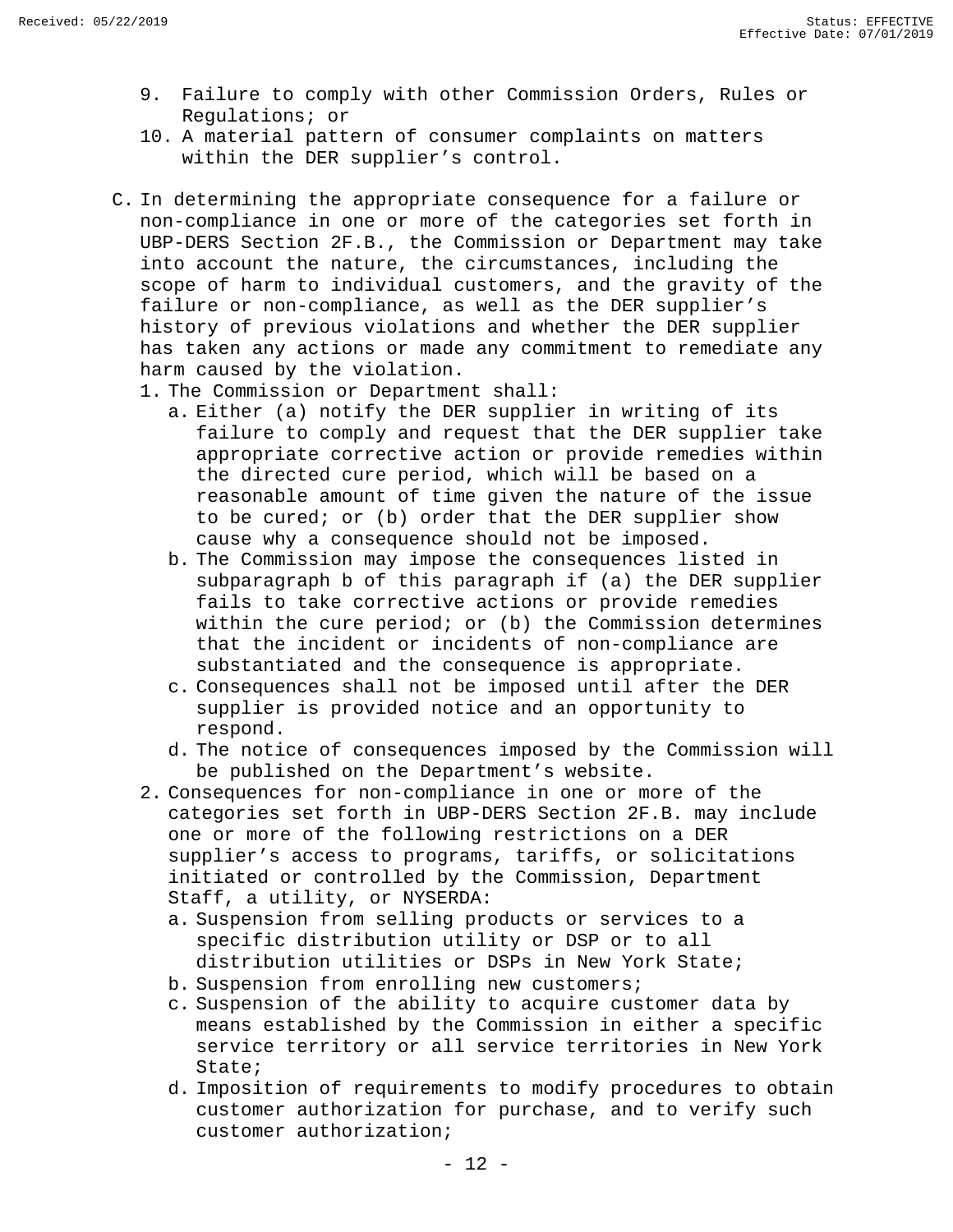- e. Imposition of requirements to modify procedures regarding the protection of consumer information;
- f. Imposition of a requirement to file a customer service improvement plan identifying actions to be taken and timelines to improve customer service, and/or a requirement to file periodic reports identifying the extent to which the customer service improvement plan is achieving its objectives;
- g. Revocation of a DER supplier's eligibility to access programs, tariffs, or solicitations initiated or controlled by the Commission, Department Staff, a utility, or NYSERDA and/or acquire customer data by means established by the Commission; and
- h. Any other measures that the Commission may deem appropriate.
- 3. The Commission may give a DER supplier the option to avoid consequences or face lesser consequences on the condition that it provide refunds, corrective pricing, or other remedies to customers impacted by its violation.

#### **SECTION 2G: OVERSIGHT REQUIREMENTS (Generally Applicable)**

- <span id="page-14-0"></span>A. Applicability. This Section establishes requirements for DER suppliers to assist the Department in monitoring the development, conduct and performance of New York's energy markets.
- B. All DER suppliers shall:
	- 1. Provide information on complaints received regarding DER products and services, as requested by the Department.
	- 2. Provide information as requested by Department Staff, in relation to its efforts in monitoring the development, conduct and performance of energy markets. Such information requests may be through informal requests or interrogatories, including but not limited to, information regarding the DER supplier's business operations and financials.
	- 3. Permit Department Staff to examine the books, accounts, contracts, records, and documents of the DER supplier.
	- 4. Permit Department Staff to access any information needed to audit the DER supplier and cooperate with Department Staff's conducting of such an audit.

#### <span id="page-14-1"></span>**SECTION 3: PROVISIONS SPECIFIC TO CDG AND ON-SITE MASS MARKET DG PROVIDERS**

Applicability. The provisions of these sections apply to all CDG Providers and On-Site Mass Market Distributed Generation (DG) providers.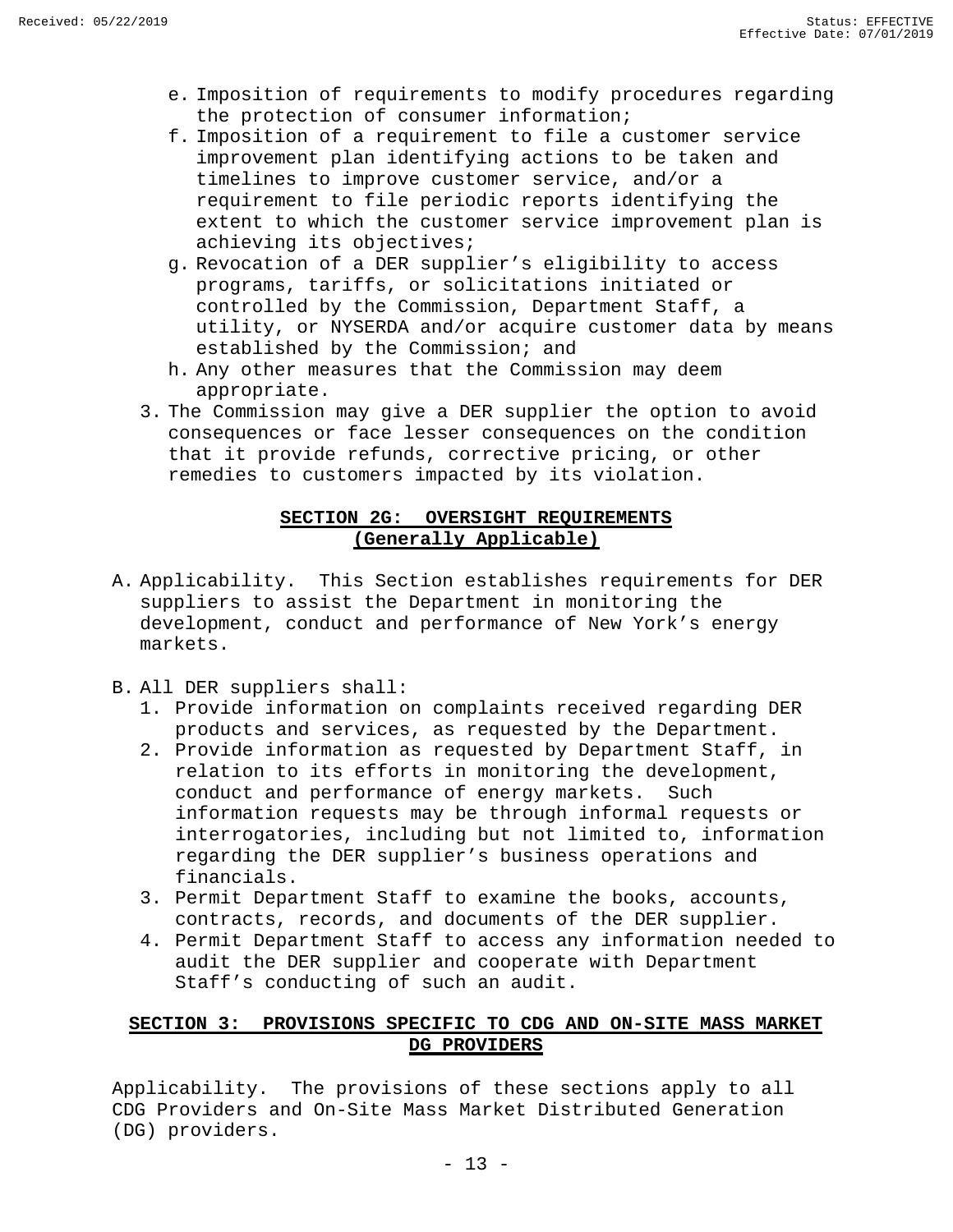#### **SECTION 3A: REGISTRATION REQUIREMENTS (CDG and On-Site Mass Market DG Providers)**

- <span id="page-15-0"></span>A. Applicability. This Section sets forth the process that CDG Providers and On-Site Mass Market DG Providers are required to follow to register with the Department.
- B. Registration Package.
	- 1. Registrants planning to become CDG or On-Site Mass Market DG Providers are required to submit to the Department a registration package containing the following information and attachments:
		- a. A completed Registration Form. The registration form is available on the Department's website at http://www3.dps.ny.gov/W/PSCWeb.nsf/All/EAB5A735E908B9FE 8525822F0050A299. Information that must be provided on or attached to the registration form includes:
			- 1. Name, postal and e-mail addresses, and telephone and fax numbers for the registrant's main office;
			- 2. Names and addresses of any entities that hold ownership interests of 10% or more in the CDG or On-Site Mass Market DG Provider, including a contact name for corporate entities and partnerships;
			- 3. Detailed explanation of any criminal or regulatory sanctions imposed during the previous 24 months against the CDG or On-Site Mass Market DG Provider, any senior officers of the DER supplier, or any entities holding ownership interests of 10% or more in the CDG or On-Site Mass Market DG Provider;
			- 4. Disclosure of any decisions or pending escalated regulatory actions in other states that affect the CDG or On-Site Mass Market DG Provider's ability to operate, such as suspension, revocation, or limitation of operating authority;
			- 5. A list and description of current investigations involving the CDG or On-Site Mass Market DG Provider being conducted by law enforcement or regulatory entities.
			- 6. A summary of the registrant's history of bankruptcy, dissolution, merger, or acquisition in the 24 months immediately preceding the data of application;
			- 7. Detailed explanation regarding ongoing investigations by the US Securities and Exchange Commission, the US Department of Justice, or the US Federal Energy Regulatory Commission;
			- 8. Identification of the employee(s) responsible for resolving consumer complaints received by the Department;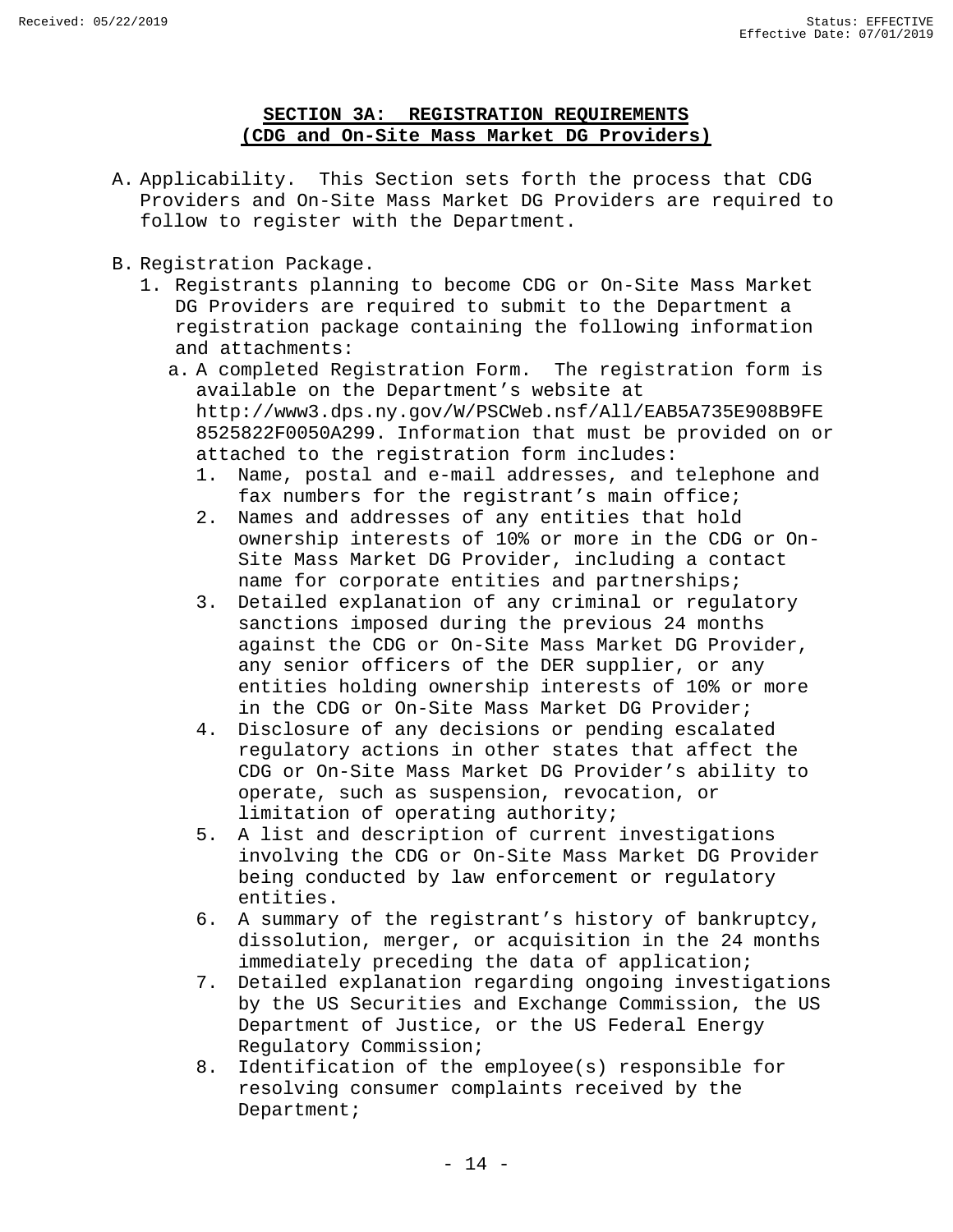- 9. A list of material categories of CDG or On-Site Mass Market products or services that will be offered and the customer classifications (i.e., residential, small/midsized non-residential) to whom they will be offered;
- 10. A list and description of any security breaches associated with customer proprietary information in the last 24 months, as well as a thorough description of the actions taken in response to any such instances.
- b. Sample sales agreements and sample bills for each customer class for each material category of the CDG or On-Site Mass Market products or services that will be offered; and
- c. Proof of registration with the New York State Department of State.
- 2. The Department shall maintain a list of CDG and On-Site Mass Market DG Providers that successfully complete these requirements.
- 3. A CDG Provider On-Site Mass Market DG Provider that knowingly makes false statements in its registration package shall be subject to denial or revocation of eligibility.
- 4. If the registration package contains information that is a trade secret or sensitive for security reasons, the registrant may request that the Department withhold disclosure of the information, pursuant to the New York State Freedom of Information Law (Public Officers Law Article 6) and Public Service Commission regulations (16 NYCRR §6-1.3).
- C. Department Review Process
	- 1. The Department shall review each registration package submitted. The CDG Provider or On-Site Mass Market DG Provider shall immediately notify the Department of any material changes in the information submitted in the Registration Form and/or registration package that occurs during the Department review process. The Department shall notify the registrant, in writing, of any deficiencies in the registration package. The CDG Provider must modify the registration package in response to such a notification within 30 days.
	- 2. If the modified package does not remedy the deficiency identified by Staff, the Department shall notify the CDG or On-Site Mass Market DG Provider in writing and shall refer<br>the matter to the Commission for its consideration. The the matter to the Commission for its consideration. CDG or On-Site Mass Market DG Provider will have the opportunity to present information to the Commission in support of its registration.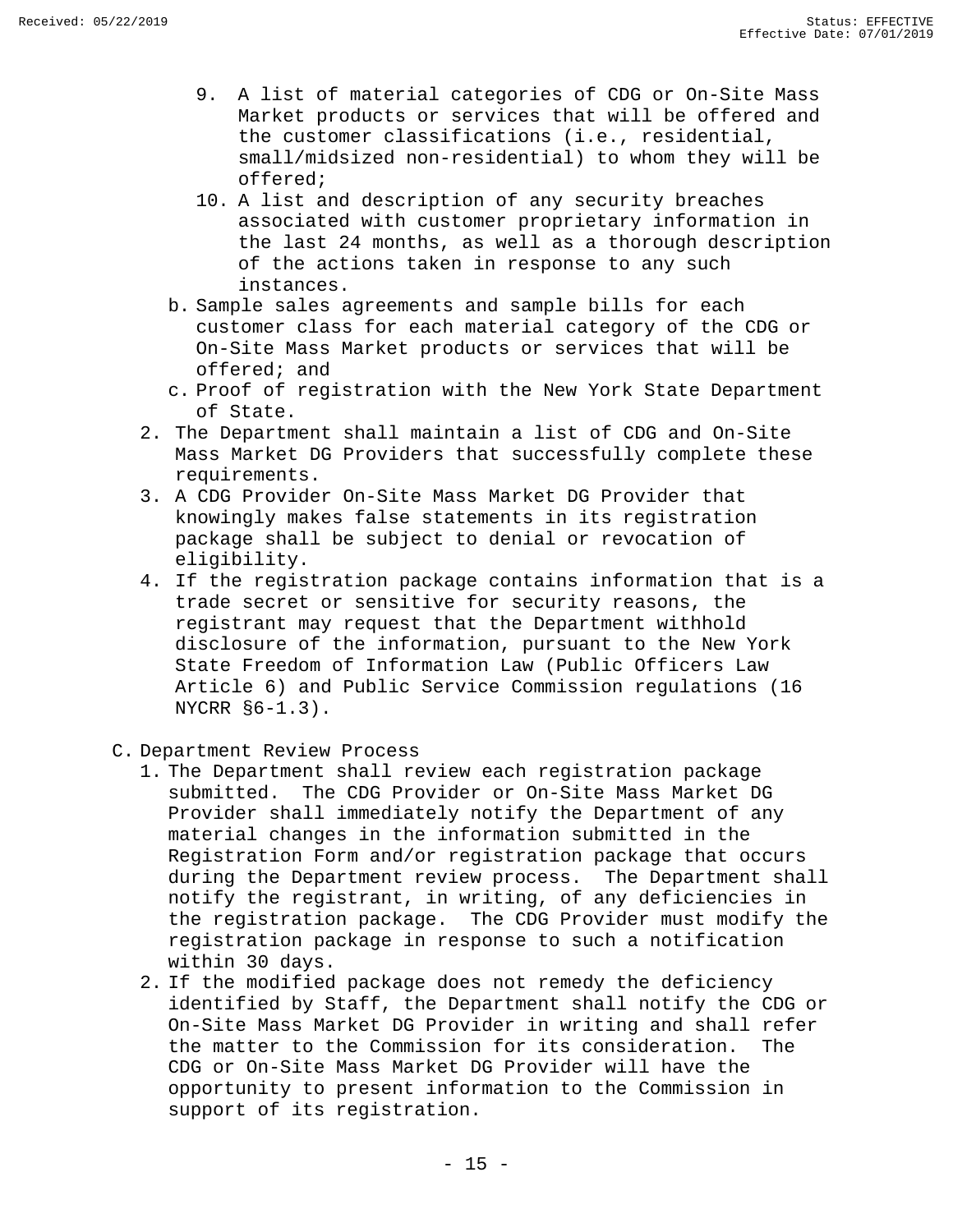- 3. For CDG Providers or On-Site Mass Market DG Providers that begin operating in New York State after December 1, 2017, a registration package must be submitted and approved before the CDG Provider or On-Site Mass Market DG Provider begins marketing to customers. Department Staff will review the registration package within 30 days of submittal and notify the registrant, in writing, either that the registration is accepted as complete or that deficiencies exist in the registration package.
- D. Maintaining Active Status
	- 1. CDG Providers and On-Site Mass Market DG Providers shall submit by March 31 of each year (March 31 Statement):
		- a. A statement that the information and attachments in its Registration Form and registration package are current; or
		- b. A description of revisions to the Registration Form and registration package along with a copy of the revised portions; and
	- 2. A CDG or On-Site Mass Market DG Provider shall update all the information it submitted in its original registration package to the Department every three years, starting from the filing date of its registration package. A Provider's status as an eligible provider is continuous from the filing date of its registration package, unless revoked or otherwise limited in accordance with UBP-DERS Section 2F. If the three-year anniversary falls within one month of April 1, the Provider shall resubmit its registration package in lieu of the April 1 statement.
	- 3. A CDG or On-Site Mass Market DG Provider shall submit at other times during the year:
		- a. A description of any material revision in the terms and conditions applicable to the business relationship between the Provider and its customers, including provisions governing the process for termination of sales agreements. For any such revisions, the Provider shall provide a copy of the revised portions. This provision does not require CDG Providers to file sample sales agreements based individually negotiated sales agreements with large customers or to update sample sales agreements based on changes made for individual customers.
		- b. Material Change in Financial Status including (1) bankruptcy or insolvency filings, (2) initiation of lawsuits which could materially and adversely impact the current or future ability of the Provider to meet its financial obligations.
		- c. Changes in the Provider's business and customer service information provided in the application.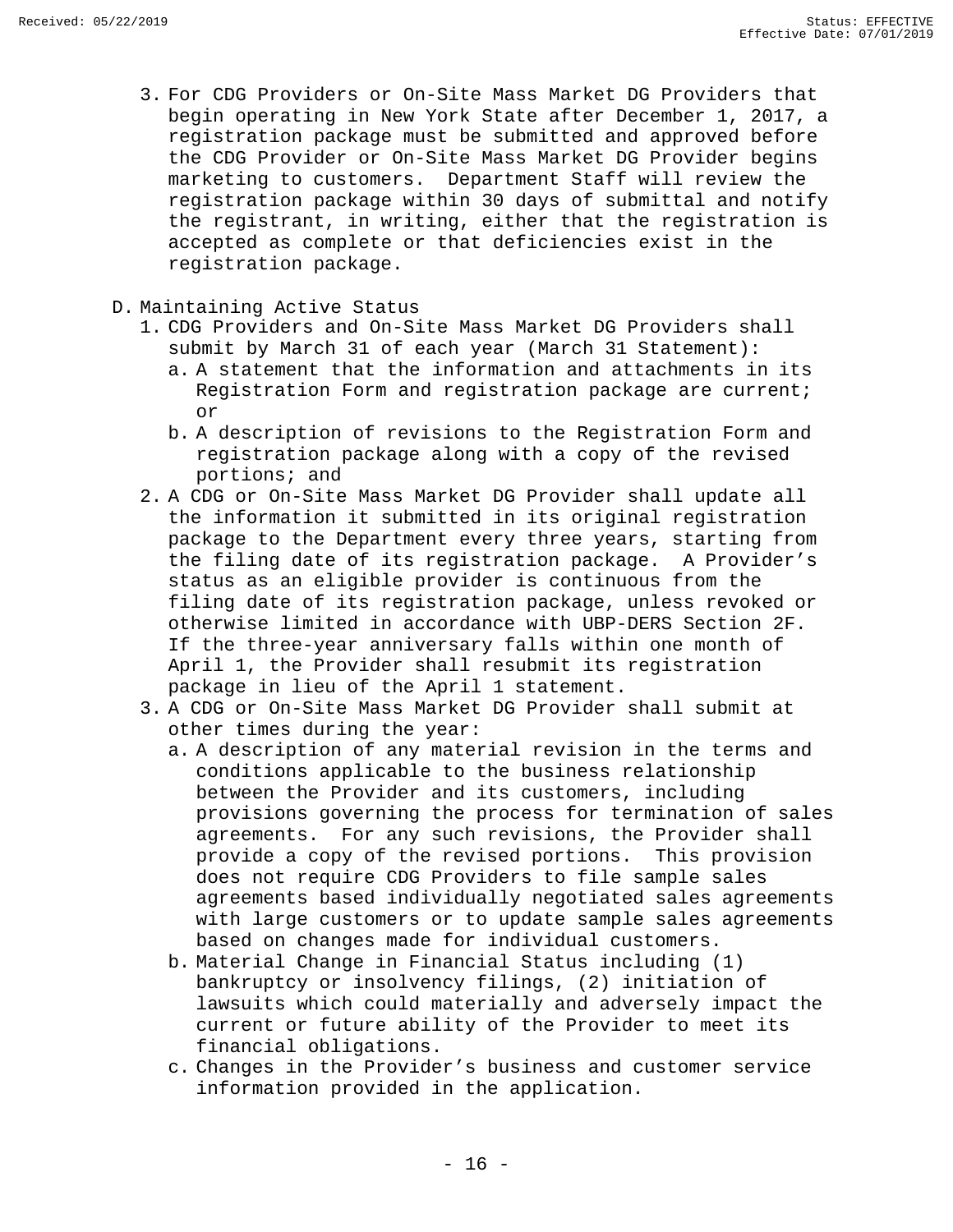d. Changes in personnel identified in the registration package as responsible for resolving consumer complaints received by the Department and referred to the Provider.

#### <span id="page-18-0"></span>**SECTION 3B: ENHANCED MARKETING AND ADVERTISING STANDARDS (CDG and On-Site Mass Market DG Providers)**

- A. Applicability. This Section describes the enhanced standards that CDG Providers, On-Site Mass Market DG Providers and their marketing representatives must follow when marketing and advertising products and services to potential mass market customers in New York.
- B. Training of Marketing Representatives
	- 1. Providers shall ensure that the training of their marketing representatives includes:
		- a. Knowledge of this Section and awareness of the other Sections of the UBP-DERS;
		- b. Knowledge of the Provider's products and services;
		- c. Knowledge of the Provider's rates and payment options and the customers' right to cancel, including the applicability of a termination fee;
		- d. Knowledge of the applicable provisions of the Home Energy Fair Practices Act that pertains to residential customers; and,
		- e. The ability to provide the customer with a toll-free number from which the customer may obtain information about the Provider's mechanisms for handling billing questions, disputes, and complaints.
- C. When marketing materials or information conveyed to mass market customers or potential mass market customers includes savings estimates, CDG and mass market on-site DG providers must include, in addition to any other forecasts used, a forecast using the following baseline: a three-year average of actual historical utility rates for the three most recent calendar years for which data is available, for the customer's actual utility and service class. The provider may choose to apply an assumed escalation rate of up to 3% per year to this baseline in generating a forecast; if the provider does so, it must disclose the escalation rate used. The forecast generated must estimate savings for the same potential contract term as any other forecast provided. This forecast must be presented with similar prominence to other forecasts and all forecasts must be appropriately labeled to permit customers to understand their source.

Example: A CDG Provider prepares marketing materials for SC-1 customers, showing their expected savings over a 10-year contract term. Over the past 3 calendar years, SC-1 customers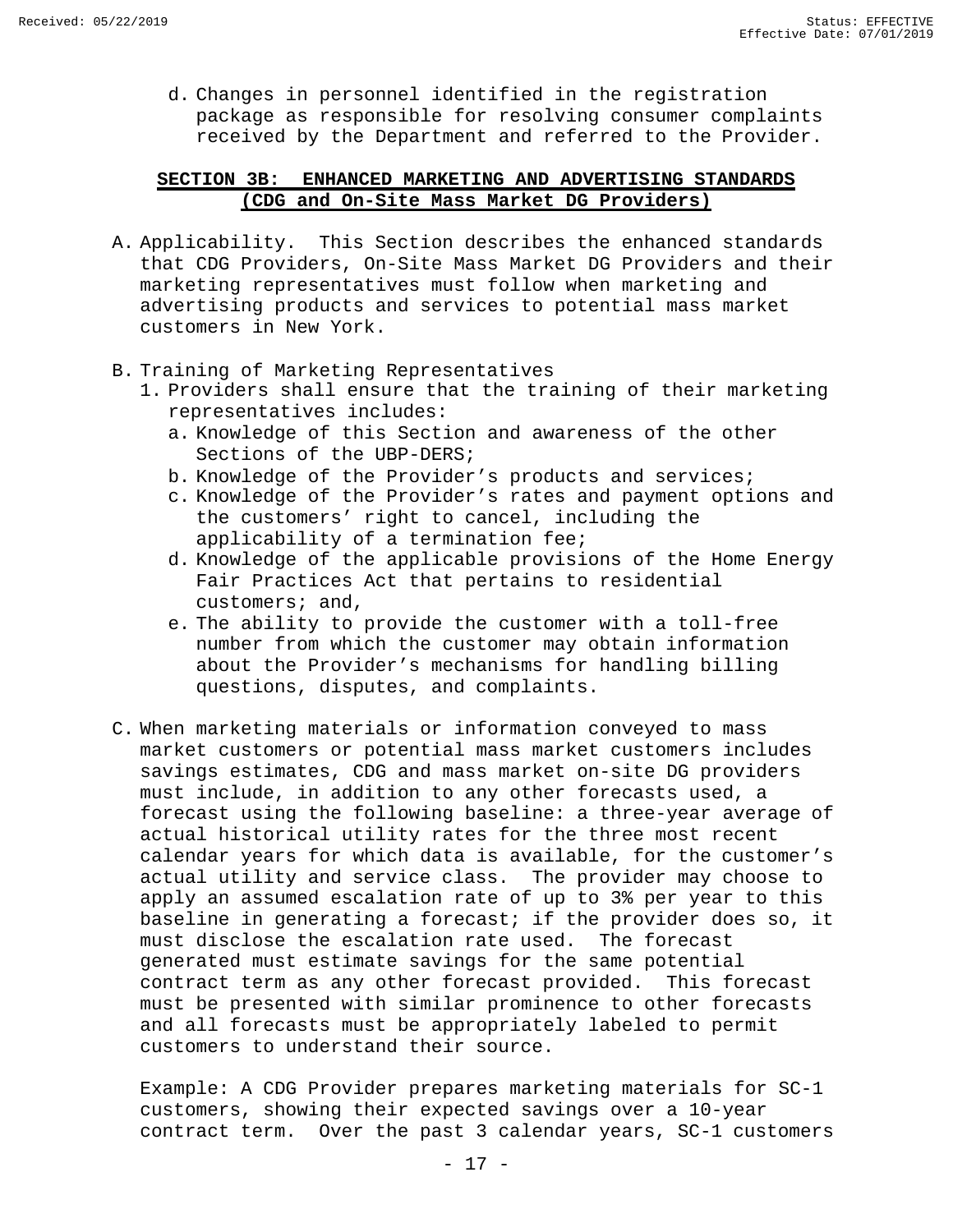in that utility territory have had average utility rates of \$0.10/kWh, \$0.09/kWh, and \$0.08/kWh. In addition to any other savings forecasts, the CDG developer must provide a 10-year savings estimate to the customer based on a utility rate of \$0.09/kWh, with no more than a 3% annual escalation rate, and identify the escalation rate used.

- D. Contact with Customers
	- 1. This subsection applies only to contacts with Mass Market Customers.
	- 2. In-Person Contact with Mass Market Customers Marketing representatives who contact mass market customers in person at a location other than the Provider's place of business for the purpose of selling any product or service shall, before making any other statements or representations to the customer:
		- a. Introduce him or herself with an opening statement that identifies the Provider which he or she represents; identifies him or herself as a representative of that specific Provider; explains that he or she does not represent the distribution utility; and, explains the purpose of the solicitation.
		- b. Produce identification, to be visible at all times thereafter, which:
			- 1. Prominently displays in reasonably sized type face the first name and employee identification number of the marketing representative;
			- 2. Displays a photograph of the marketing representative and depicts the legitimate trade name and logo of the Provider they are representing; and,
			- 3. Provides the Provider's telephone number for inquires, verification and complaints.
		- c. A CDG or On-Site Mass Market DG Provider marketing representative must provide each prospective mass market customer with a business card or similar tangible object with the marketing representative's first name and employee identification number; Provider's name, address, and phone number; date and time of visit and website information for inquires, verification and complaints.
		- d. A CDG or On-Site Mass Market DG Provider marketing representative must provide the customer with written information regarding the Provider's products and services immediately upon request which must include the Provider's name and telephone number for inquires, verification and complaints. Any written materials, including contracts, sales agreements, and marketing materials must be provided to the customer in the same language utilized to solicit the customer.
		- e. When it is apparent that the customer's English language skills are insufficient to allow the customer to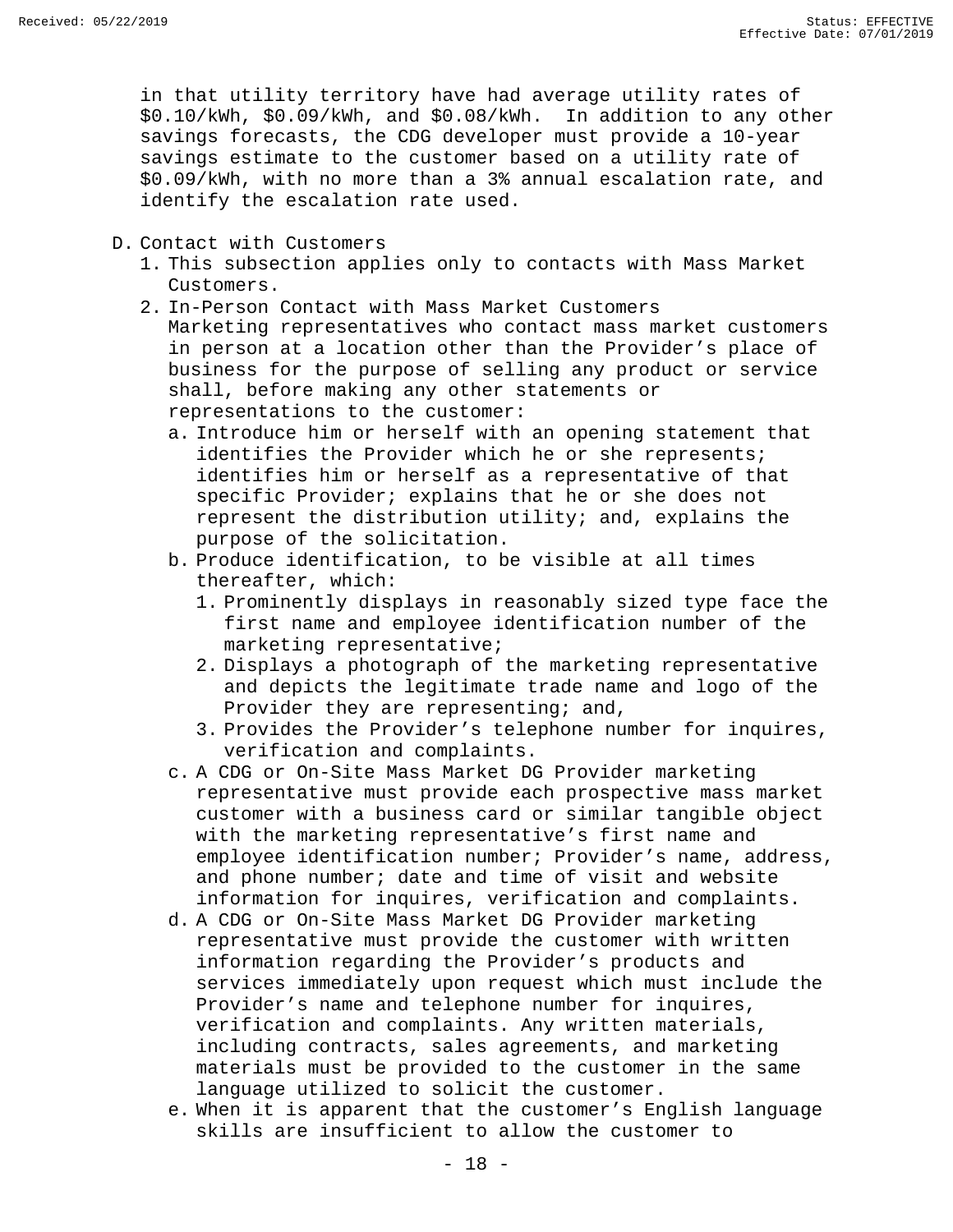understand and respond to the information conveyed by the marketing representative or when the customer or another third party informs the marketing representative of this circumstance, the marketing representative shall either find a representative in the area who is fluent in the customer's language to continue the marketing activity in his/her stead or terminate the in-person contact with the customer. The use of translation services and language identification cards is permitted.

- f. A marketing representative must leave the premises of a customer when requested to do so by the customer or the owner/occupant of the premises.
- g. All Providers who have marketing representatives conducting door-to-door marketing must maintain a daily record, by zip code, of the territories in which the Provider's marketing representatives have conducted doorto-door marketing. The information should be in a form that can be reported to Staff upon request, and should be retained by the Provider for a minimum of six months.
- 3. Telephone Contact with Mass Market Customers Marketing representatives who contact mass market customers by telephone for the purpose of selling any product or service offered by the Providers shall:
	- a. Provide the marketing representative's first name and, on request, the identification number;
	- b. State the name of the Provider on whose behalf the call is being made;
	- c. State the purpose of the telephone call;
	- d. When it is apparent that the customer's English language skills are insufficient to allow the customer to understand and respond to the information conveyed by the marketing representative or when the customer or another third party informs the CDG marketing representative of this circumstance, the marketing representative will immediately transfer the customer to a representative who speaks the customer's language, if such a representative is available, or terminate the call; and,
	- e. Remove customers' names from the marketing database upon customers' request.
	- f. When marketing to residential customers, the marketing representative must also:
		- 1. Explain that he or she does not represent the distribution utility;
		- 2. Explain the purpose of the solicitation; and,
		- 3. Provide any written materials, including contracts, sales agreements, and marketing materials to the customer in the same language utilized to solicit the customer.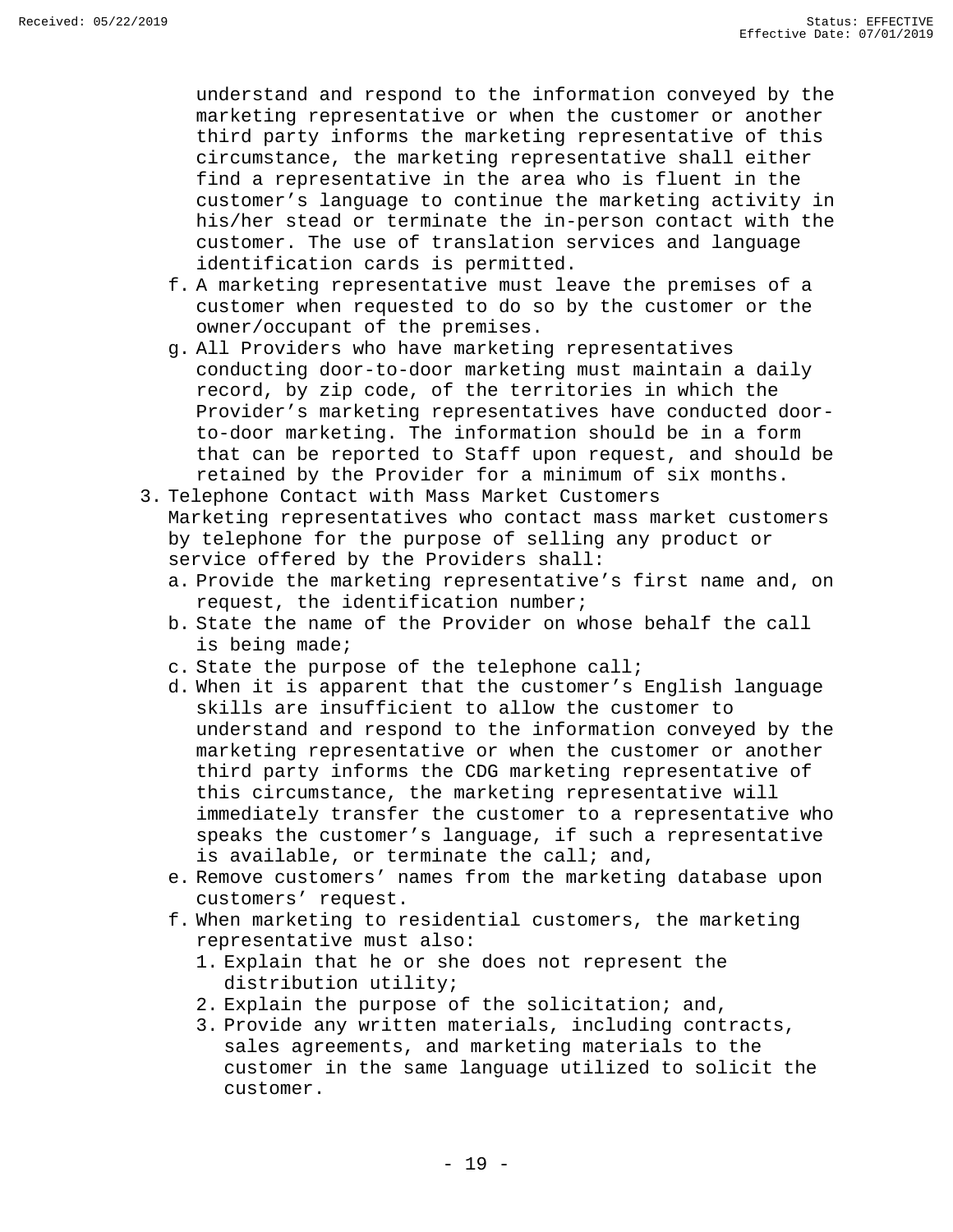#### **SECTION 3C: MINIMUM STANDARDS FOR SALES AGREEMENTS (CDG and On-Site Mass Market DG Providers)**

- <span id="page-21-0"></span>A. Applicability. This Section establishes minimum standards for sales agreements between CDG and On-Site Mass Market DG Providers (Providers) and mass market customers.
- B. A Provider, or its agent, may solicit and enter into a sales agreement with a customer subject to the following requirements.
	- 1. The DER supplier shall obtain a customer agreement to purchase the product or service and customer authorization to release information to the DER supplier, and retain verifiable proof of such authorization for at least two years or the length of the agreement, whichever is longer.
	- 2. Sales agreements shall include the following information written in plain language in the same language that the Provider has used to market to the customer:
		- A. Terms and conditions applicable to the business relationship between the Provider and the customer which includes:
			- 1. Provisions governing the process for rescinding or terminating an agreement by the Provider or the customer including provisions stating that a residential customer may rescind the agreement within three business days after its receipt without charge or penalty;
			- 2. The price, the terms and conditions of the agreement, including the term and end date, if any, of the agreement, the amount of the termination fee and the method of calculating the termination fee, if any, the amount of late payment fees, if applicable, and the provisions, if any, for the renewal of the agreement;
			- 3. A clear description of the conditions, if any, that must be present in order for savings to be provided to the customer, if savings are guaranteed.
			- 4. Information for residential customers of their rights under HEFPA; and
			- 5. Information regarding contacting the Department for dispute resolution.
			- 6. DER supplier contact information, including a local or toll-free number from the customer's service location.
			- 7. A clear description of any escalation of pricing over term of the contract, including the full details of any methodology used for determining that escalation.

C. In addition to the requirements of subsection B, contracts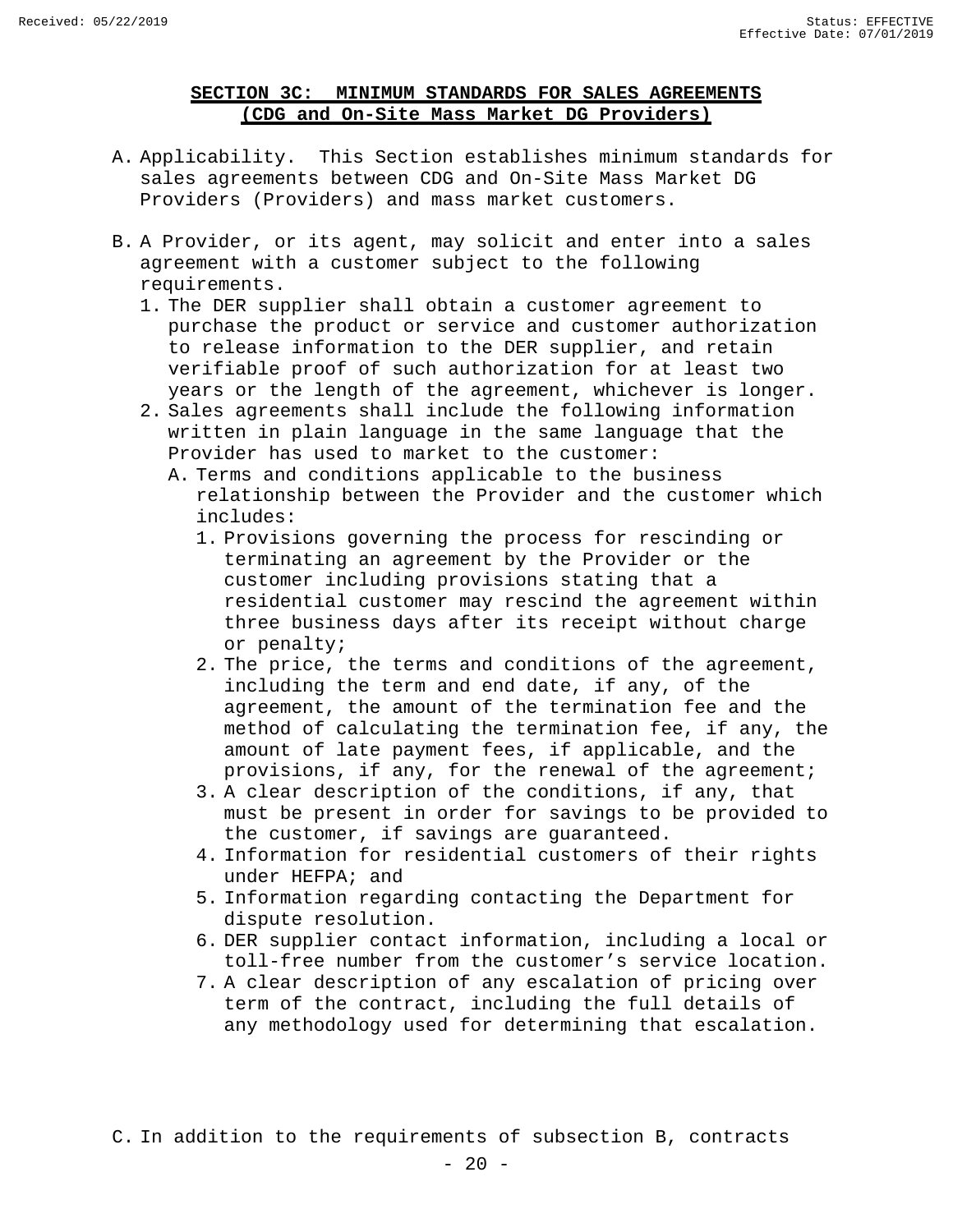for on-site mass market distributed generation must include a description of the distributed generation system, including the make and model of major system components,<br>and an outline of system specifications. All contracts shall and an outline of system specifications. include, at a minimum:

- 1. For purchased systems, the total system purchase price, itemized costs of system components, and any other taxes, fees or overheads that are the responsibility of the customer; or
- 2. For leases or purchased power agreements (PPAs), the total number of payments, amount of payments, payment frequency, and due date;
- 3. An estimate of annual energy output, including loss analysis (e.g. in the case of a solar system, the percentage of the available solar resource that the solar electric system will receive, accounting for losses from shading, array azimuth, and tilt);
- 4. The rate at which the customer can be compensated for any electricity sold to the utility;
- 5. The installation location;
- 6. Installation schedule;
- 7. The potential value of all federal, state, and local tax credits, electric utility rate credits, Renewable Energy Credits, incentives, or rebates that the customer may receive and/or be required to sign over to the DER provider;
- 8. Disclosure of any restrictions on the customer's ability to sell the system and/or his/her property;
- 9. System and/or production warranties;
- 10.Disclosure of any binding arbitration clauses or other terms that limit the customer's right to enforce the contract or seek damages from the courts; and
- 11.Assignment of responsibilities (e.g., for maintenance and repairs, insurance coverage, etc.), including whether such maintenance or repairs may be sold or transferred to a third party.
- D. Early Termination Fees

 1. In addition to the requirements of subsection B, CDG contracts that contain an early termination fee:

- A. Must contain an early termination fee of \$200 or less;
- B. Must include a notification period of 90 days or less;
- C. Must include waiver of the early termination fee if the notification requirement is fulfilled and the customer finds their own replacement, subject to the customer eligibility requirements set by the DERS; or, where the customer is not offered the option to find their own replacement, must include waiver of the early termination fee if the notification requirement is fulfilled.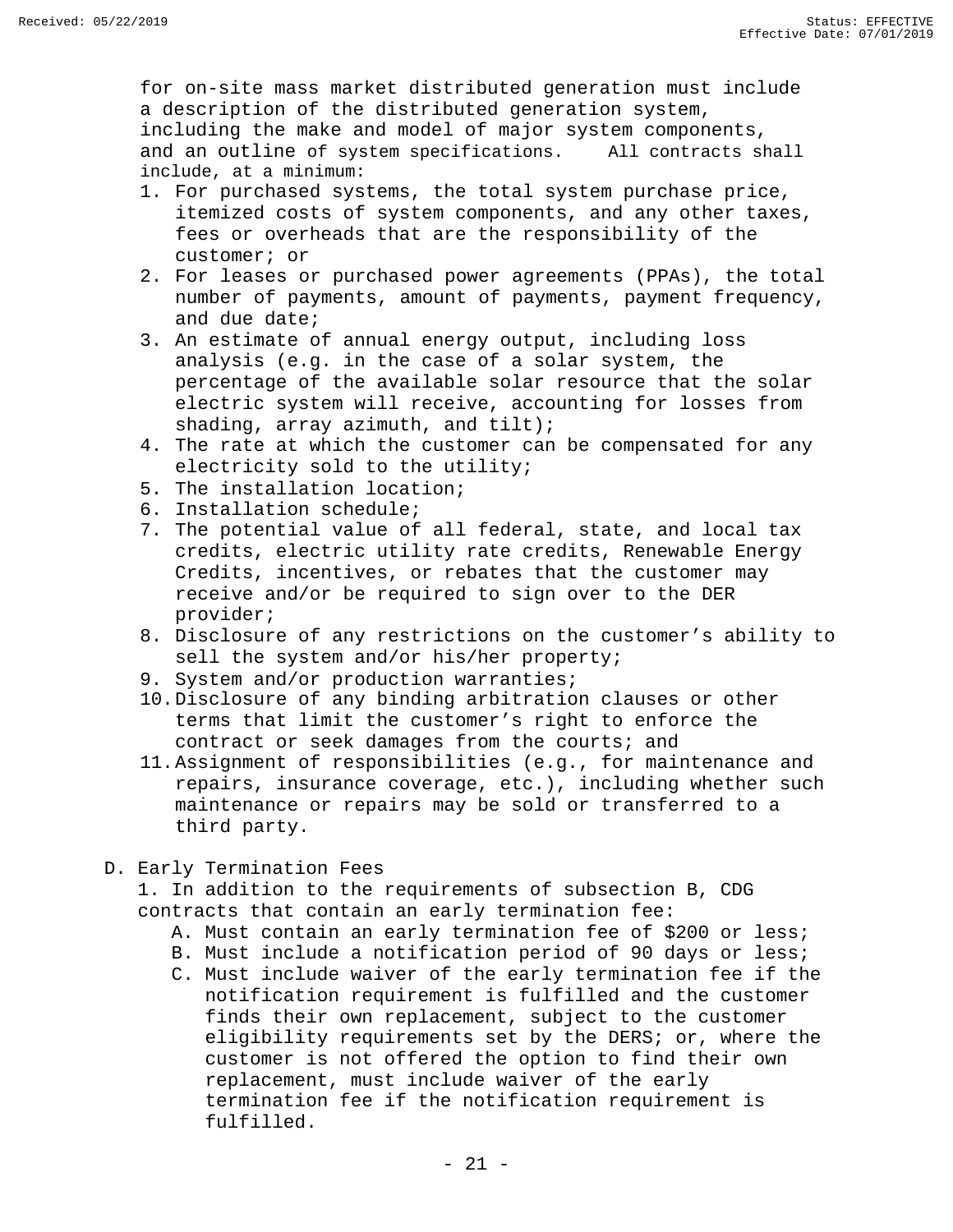E. Production Guarantees

 1. In addition to the requirements of subsection B and, where applicable, subsection C, all purchase contracts or other contracts where bills are not based on actual system production must include a production guarantee.

#### **SECTION 3D: STANDARD CUSTOMER DISCLOSURE STATEMENTS (CDG and On-Site Mass Market DG Providers)**

- <span id="page-23-0"></span>A. A completed Standard Customer Disclosure Statement shall be provided to all customers of CDG or On-Site Mass Market DG Providers as part of the sales agreement. Standard Customer Disclosure Statements are available on the Department's website at http://www3.dps.ny.gov/W/PSCWeb.nsf/All/EAB5A735E908B9FE852 582 2F0050A299.
- B. In the event that the text in the Standard Customer Disclosure Statement differs from or is in conflict with a term stated elsewhere in the agreement, the term described by the text in the Standard Customer Disclosure Statement shall constitute the agreement with the customer notwithstanding a conflicting term expressed elsewhere.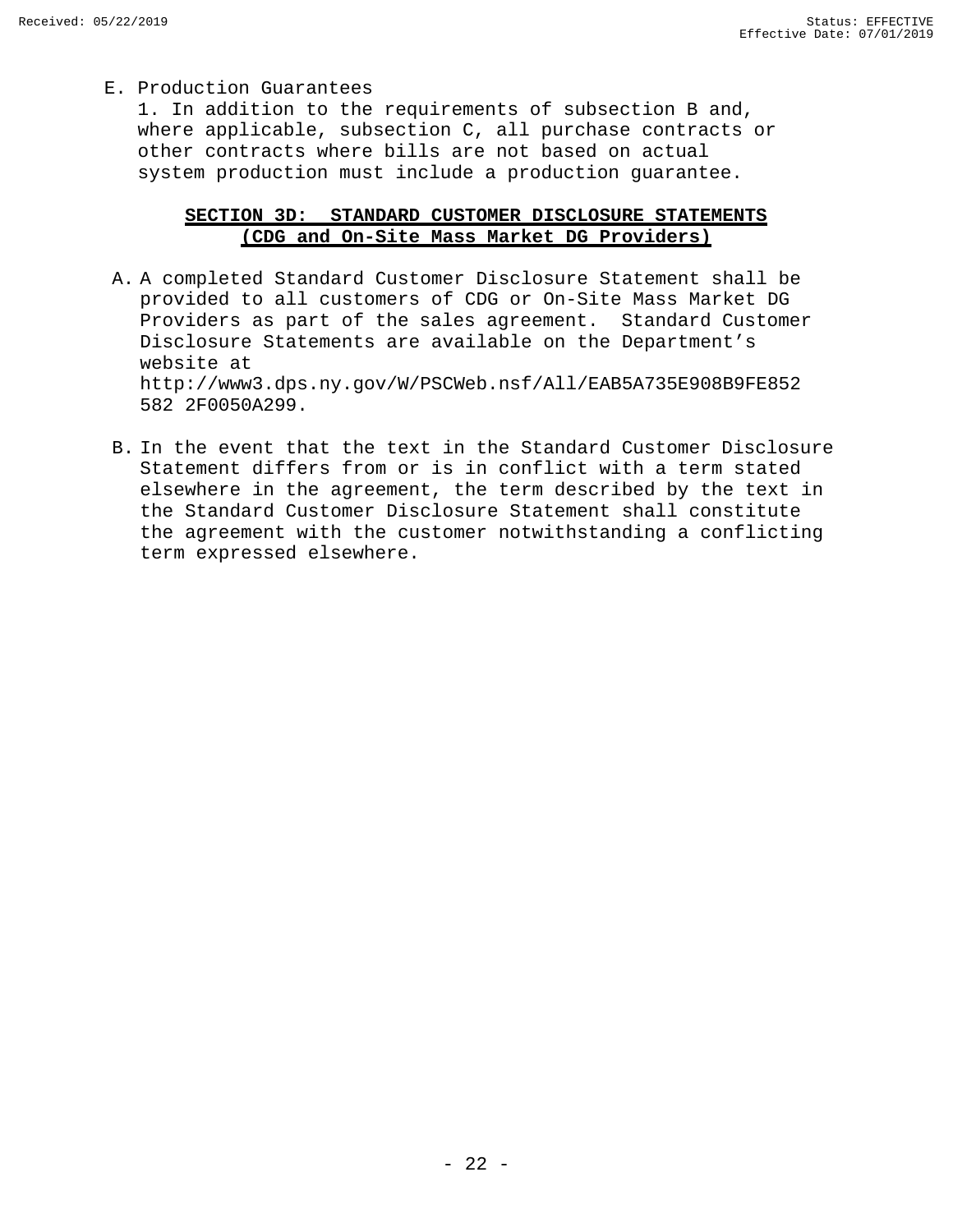#### **SECTION 3E: CUSTOMER INQUIRIES AND COMPLAINTS (CDG and On-Site Mass Market DG Providers)**

<span id="page-24-0"></span>A. Applicability. This Section establishes requirements for responses by a CDG or On-Site Mass Market DG Provider (Provider) to customer inquiries concerning CDG products or services. Providers shall respond to customer inquiries sent by means of electronic mail, telecommunication services, mail, or in meetings. The subjects raised in inquiries may result in the filing of complaints.

#### B. General

- 1. Providers shall provide consistent and fair treatment to customers.
- 2. Providers shall maintain processes and procedures to resolve customer inquiries without undue discrimination and in an efficient manner and provide an acknowledgement or response to a customer inquiry within 2 days and, if only an acknowledgement is provided, a response within 14 days.
- 3. Providers shall provide local or toll-free telephone access from the customer's service area to customer service representatives (CSRs) responsible for responding to customer inquiries and complaints. The Provider's customer service center should be operational at least eight hours per day Monday through Friday except holidays, starting no earlier than 7 AM EST.
- 4. If the inquiry is specific to utility service, the CSR shall take one of the following actions:
	- a. Forward/transfer the inquiry to the utility;
	- b. Direct the customer to contact the utility; or,
	- c. Contact the utility to resolve the matter and provide a response to the customer.
- 5. Each Provider shall maintain information regarding customer inquiries and complaints pertaining to its products and services and designate a representative to provide information relating to customer inquiries and complaints to the Department.
- C. Emergency Contacts
	- 1. An emergency call means any communication from a customer concerning an emergency situation relating to the distribution system, including, but not limited to, reports of gas odor, natural disaster, downed wires, electrical contact, or fire.
	- 2. A Provider's CSR shall transfer emergency calls directly to the distribution utility or provide the distribution utility's emergency number for direct contact to the distribution utility.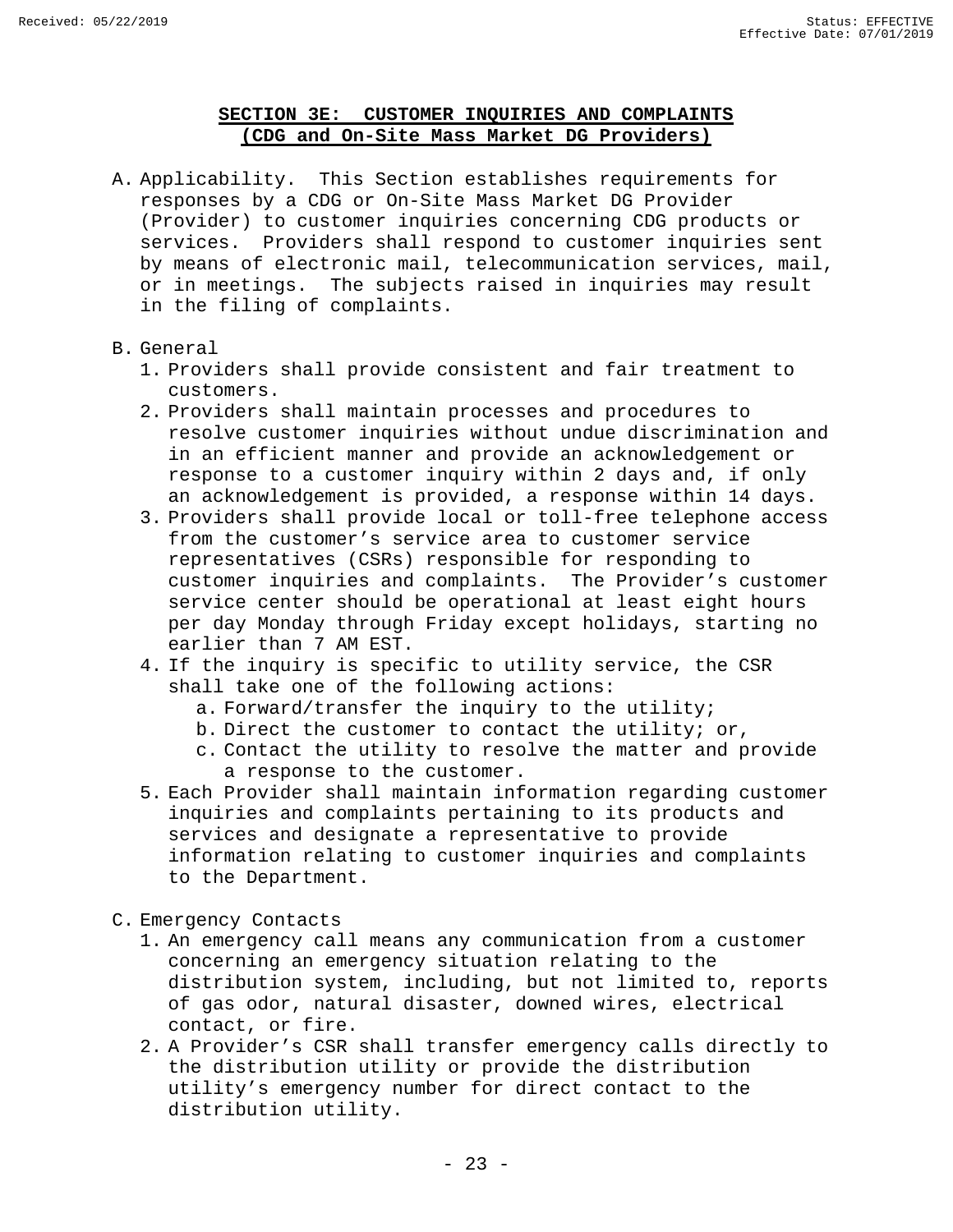#### **SECTION 3F: REPORTING REQUIREMENTS (CDG and On-Site Mass Market DG Providers)**

- <span id="page-25-0"></span>A. Applicability. This Section establishes requirements for reporting by a CDG or On-Site Mass Market DG Provider (Provider).
- B. Each Provider shall file an annual report by March 31 containing information for the previous calendar year including aggregate number of customers served, a summary of services provided, and information on the number and classification of complaints received in a format to be established by the Department, to assist the Department in monitoring CDG and On-Site Mass Market DG markets.
- C. Each CDG Sponsor shall send an annual report for each calendar year to each of its subscribers by March 31 of the following year. The annual report must include the amount of credits that the member has received, expressed both in kWh and dollars, as well as the total amount the customer has paid in subscription fees and any other payments to the Sponsor. The report shall follow the standard format available on the Department's website at http://www3.dps.ny.gov/W/PSCWeb.nsf/All/EAB5A735E908B9FE85258 22F0050A299.
- D. A CDG Sponsor that generates or allocates banked credits in a calendar year must file a report by March 31 of the following year detailing how many credits were banked, how many banked credits were allocated, what percentage of that allocation was provided to mass market customers, and what percentage was allocated to large customers.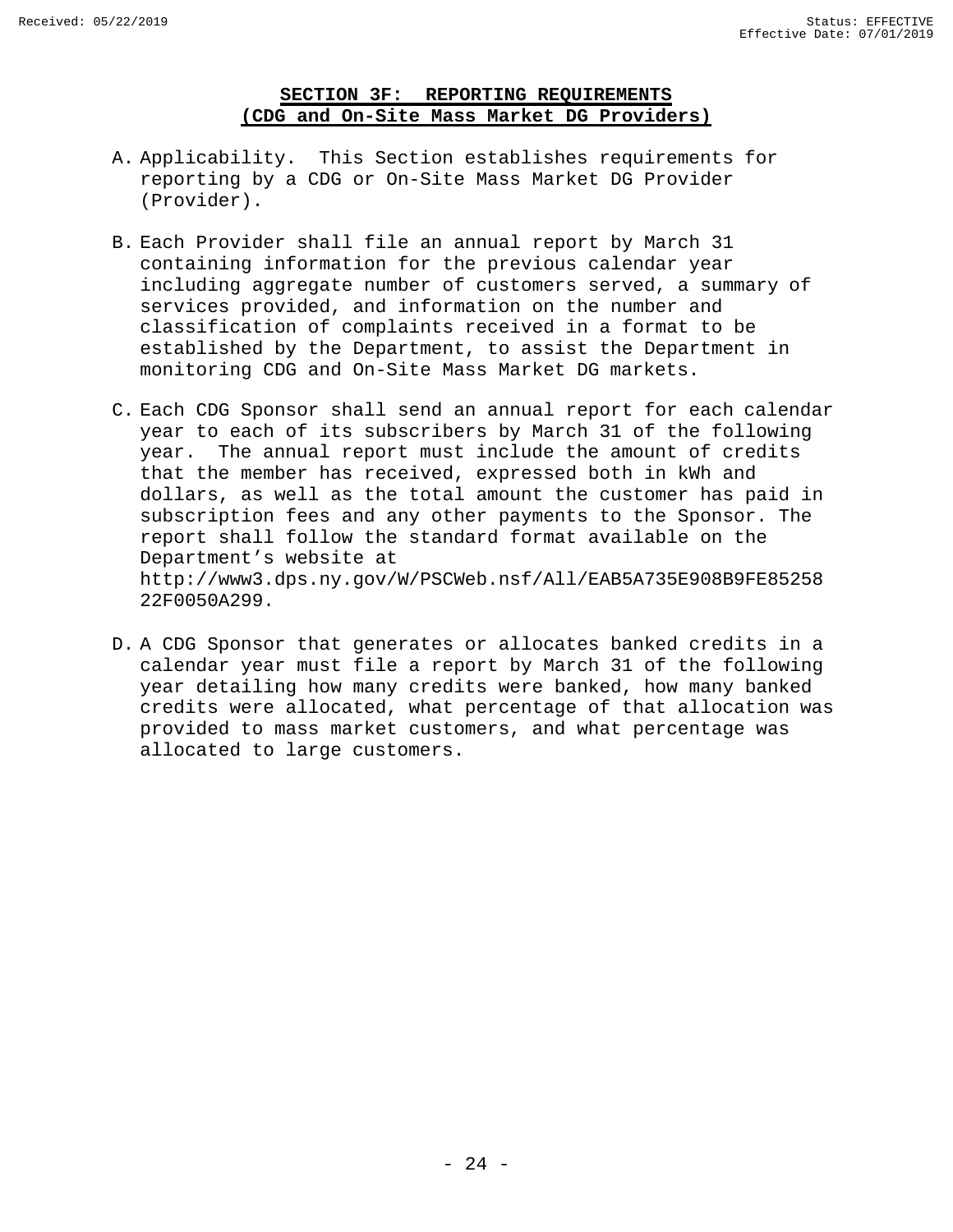#### **ATTACHMENT ONE: INFORMATION TO BE INCLUDED IN CUSTOMER DISCLOSURE STATEMENTS**

# **CDG Customer Disclosure Statement**

Prepared for: [Customer Name]

Prepared by: [Provider Representative Name and Title] [Provider Name] [Provider Address] [Provider Telephone Number]

|                                     | • Amount and due date of non-recurring charges                                    |
|-------------------------------------|-----------------------------------------------------------------------------------|
| <b>Costs of Subscription</b>        | • Amount and due date of recurring charges                                        |
|                                     | • If charges will increase or vary, by how much, based on what, and what notice   |
|                                     | will be given                                                                     |
| <b>Estimated Benefits</b>           | • Estimate of kWh generation of percentage of system allocated to customer        |
|                                     | • Estimate of dollar value of credits generated by percentage of system allocated |
|                                     | to customer                                                                       |
|                                     | • Estimate of net savings based on utility baseline, detailed in UBP-DERS         |
|                                     | • Identify financial structure (e.g. PPA, lease or ownership)                     |
|                                     | • Identify location of panels and size of system                                  |
|                                     | • Identify applicable tax credits and whether customer or provider has rights to  |
|                                     | those credits                                                                     |
| <b>Terms and Conditions</b>         | • Identify whether credits will be valued based on Net Energy Metering orthe      |
| of Subscription                     | Value Stack                                                                       |
|                                     | • Identify whether and how provider will offer notice when project                |
|                                     | is out of service, estimated time of restoration, whether and how                 |
|                                     | customer will be compensated for any loss of production                           |
|                                     | • Explain whether system is warrantied against defects and/or insured against     |
|                                     | damage or loss; explain consequences to customer if system becomes                |
|                                     | inoperable                                                                        |
|                                     | • Explain Provider's dispute resolution process and customer's right to contact   |
|                                     | the Department of Public Service                                                  |
|                                     | • Term of subscription and process for contractrenewal                            |
| Length of the Agreement, End        | • Process to unsubscribe                                                          |
| Date, and Renewal                   |                                                                                   |
|                                     |                                                                                   |
| Data Sharing and                    | • Explain what data Provider will request from the customer's Utility and how     |
| <b>Privacy Policy</b>               | that data will be used                                                            |
|                                     | · Explain Provider's data privacy policies                                        |
| Capacity                            | • Explain how credits will be allocated to customer                               |
| <b>Allocation/Subscription Size</b> | • Identify percentage of output to be credited to customer                        |
|                                     | • Identify how unsubscribed and banked credits will be allocated                  |
| <b>Guarantees</b>                   | • For contracts with a production guarantee, an explanation of that guarantee and |
|                                     | compensation for underproduction. For other contracts, a statement that "This     |
|                                     | agreement offers no production guarantee."                                        |
|                                     | • For contracts guaranteeing that a customer will save money, an explanation of   |
|                                     | that guarantee. For other contracts, a statement that "This agreement offers no   |
|                                     | guaranteed savings."                                                              |
| <b>Rescinding Agreement Without</b> | A residential customer may rescind this agreement without penalty by calling      |
| <b>Penalty</b>                      | the toll-free number within 3 business days of receipt of the sales agreement.    |
|                                     |                                                                                   |